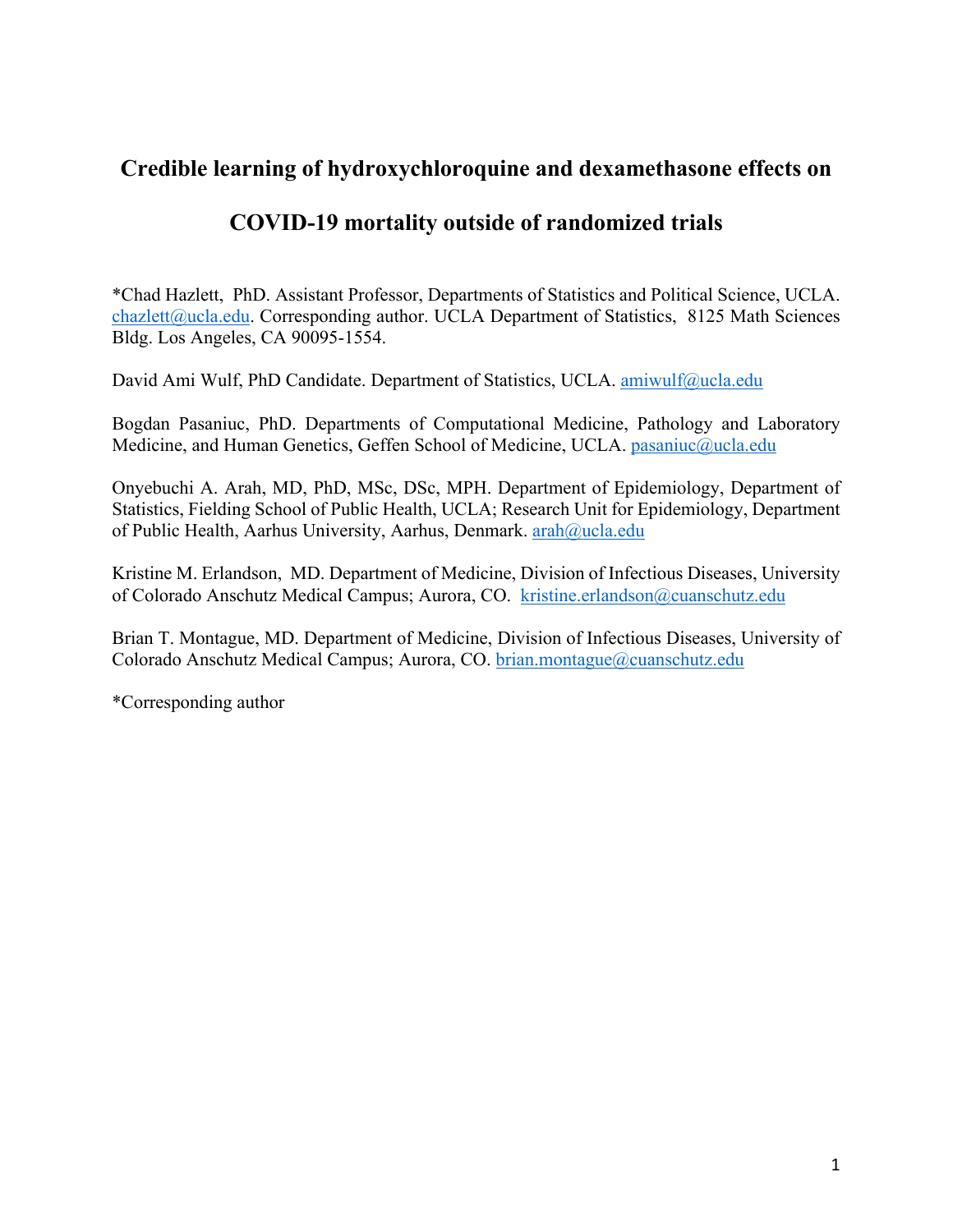#### **ABSTRACT**

**Background**: What can be credibly learned about the effectiveness of new therapies that have been given on a wide-scale outside of randomized trials? Demonstrating a new approach to this question, we examine evidence for the benefits and harms of the early therapies, hydroxychloroquine and dexamethasone, on COVID-19 mortality using patient data outside of randomized trials. **Methods:** Electronic health records were analyzed using the stability-controlled quasi-experiment (SCQE). Data from 2,007 SARS-CoV-2 positive patients hospitalized at a large university hospital system and not enrolled in randomized trials. For hydroxychloroquine, we examined a high-use cohort ( $n=766$ , days 1-43) and a low-use cohort ( $n=548$ , days 44-82). For dexamethasone, we examine a low-use cohort (n=614, days 44-101) and a high-use cohort (n=622, days 102-200). The main outcome measure was 14-day mortality, with a secondary outcome of 28-day mortality. **Results**: Hydroxychloroquine could only have been significantly (p<0.05) beneficial if baseline mortality was at least 6.4 percentage points (55%) lower among patients in the low-use than the high-use cohort. Hydroxychloroquine instead proved significantly harmful if baseline mortality rose by 0.3 percentage points. Dexamethasone significantly reduced mortality risk if baseline mortality in the later high-use cohort was higher than, the same as, or up to 1.5 percentage points lower than mortality in the low-use cohort days 44-101. Dexamethasone could only prove significantly harmful if mortality improved by 84% due to other causes. **Conclusion**: A beneficial effect of hydroxychloroquine on 14-day mortality was difficult to support, while the assumptions required for hydroxychloroquine to be harmful remained plausible. Dexamethasone, by contrast, was beneficial under a wide range of plausible assumptions, and only harmful if a nearly impossible assumption was met. More broadly, the SCQE approach illustrates how research can shift away from conventional approaches that rely on unverified assumptions to make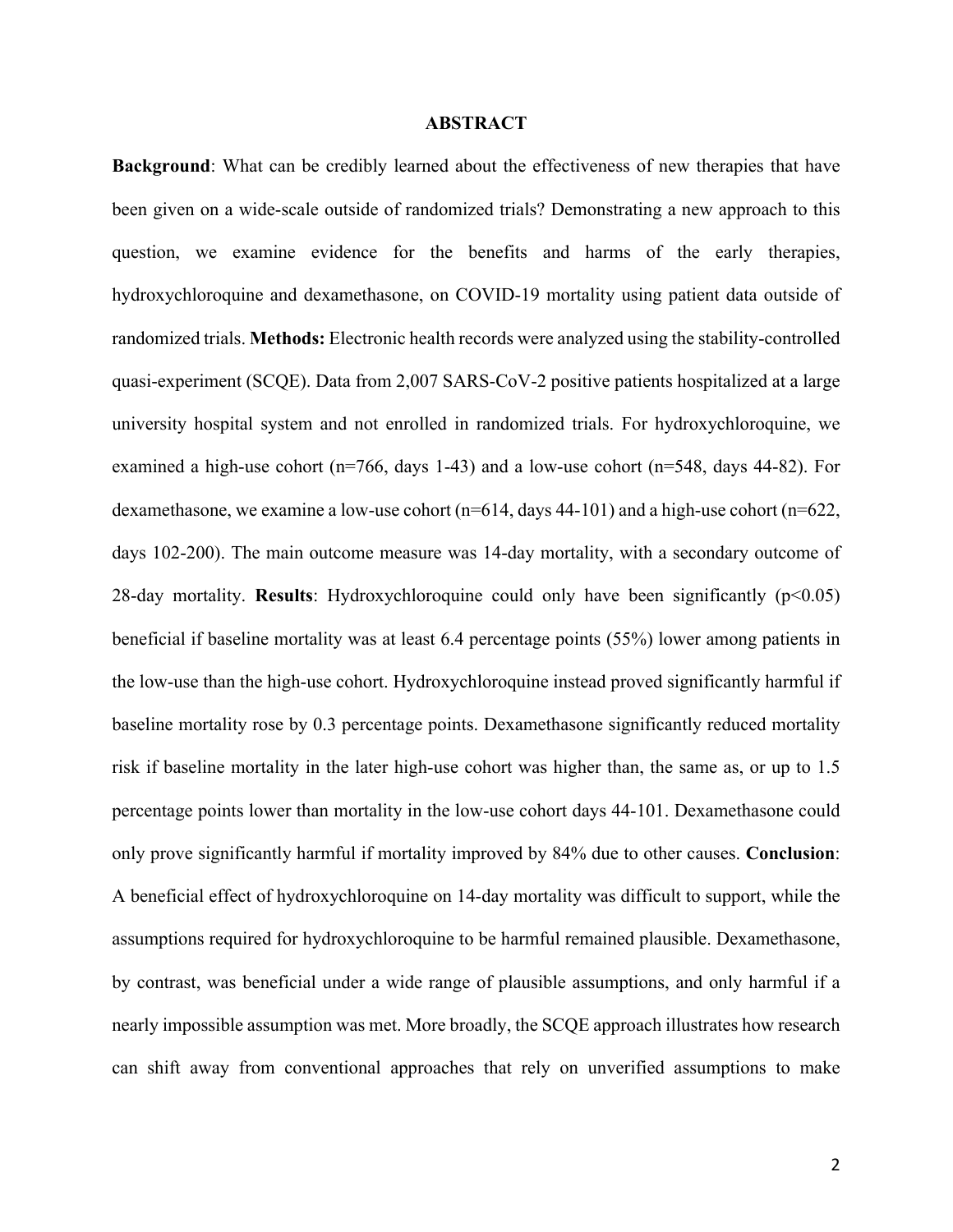potentially misleading estimates, instead illuminating what inferences can be credibly supported by the evidence at hand.

*Keywords*: COVID-19, dexamethasone, hydroxychloroquine, observational research, real-world evidence

## *Key Summary Points*

- What conclusions can be credibly drawn about the effectiveness of new therapies given to patients outside of randomized trials? The stability controlled quasi-experiment (SCQE) can aid us in determining what can be safely concluded from the real-world use of such therapies, showing what must be assumed (about over-time change in the outcomes not due to the treatment) to defend a given conclusion.
- Using electronic health records from a large university medical system, we demonstrate what can be concluded about the benefits or harms of hydroxychloroquine and dexamethasone on 14-day mortality among patients hospitalized with COVID-19.
- We find that under plausible assumptions regarding the over-time trend in COVID-19 mortality, we cannot rule out that hydroxychloroquine was beneficial, null, or harmful. By contrast, dexamethasone proves beneficial under a range of plausible assumptions, and we can nearly rule out the possibility that it was harmful.
- Prior to the availability of randomized trials and on a different population, such an approach would have supported the continued use of dexamethasone for patients hospitalized with COVID-19.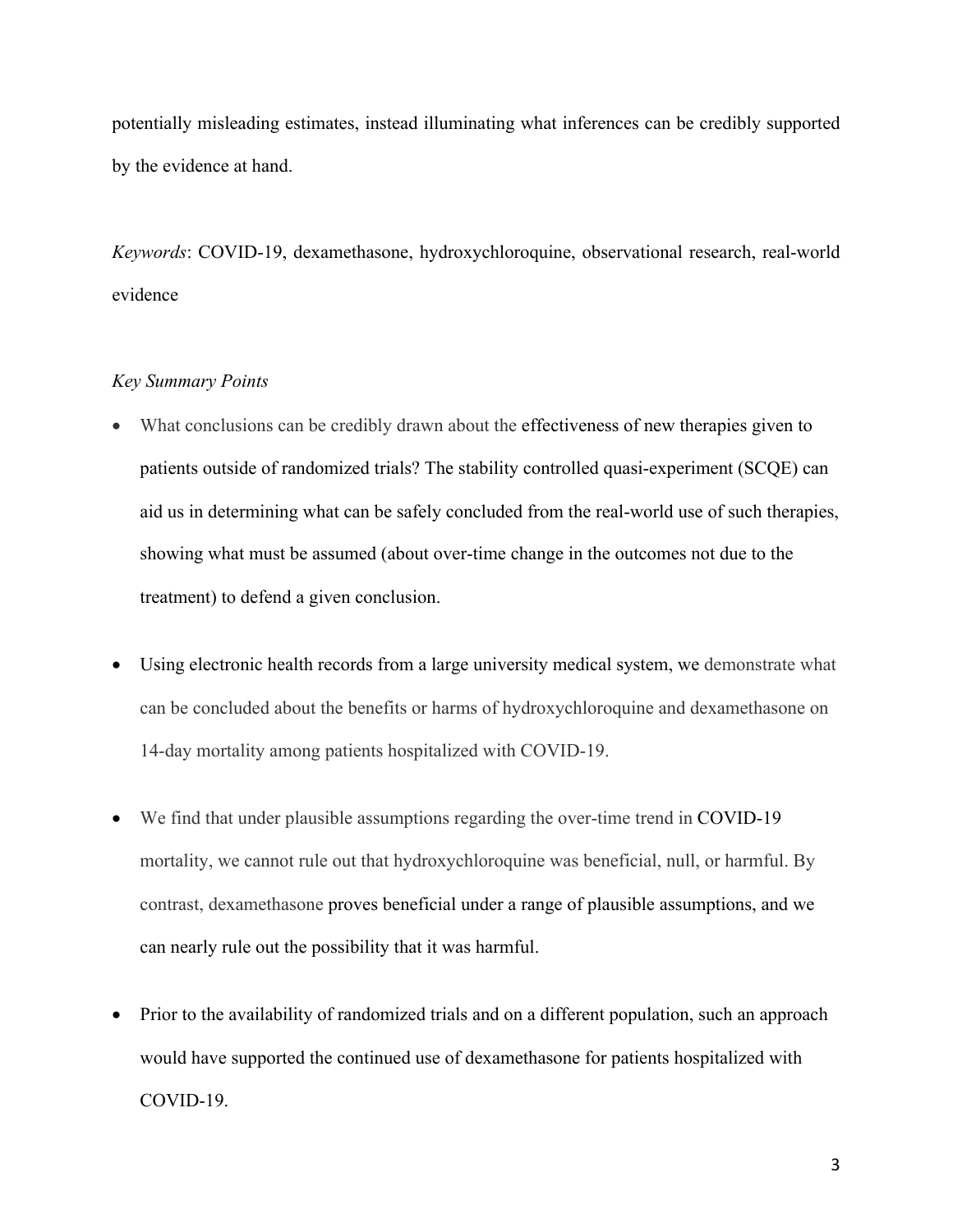### **INTRODUCTION**

Although randomized controlled trials (RCTs) are the gold standard for learning causal effects of treatments on outcomes, implementing and awaiting the results of RCTs remains challenging and sometimes infeasible. This was particularly evident in the case of the SARS-CoV-2 infection that led to the coronavirus disease (COVID)-19 pandemic, where a multitude of treatments were adopted on an urgent basis. In these cases, the ability to draw credible inferences regarding the effects of treatments used outside of RCTs is of enormous interest to patients, healthcare workers and researchers. Yet, conventional approaches to such observational studies have well-known limitations, particularly their vulnerability to uncontrolled confounding, which can bias results such that harmful treatments could appear beneficial or vice versa without warning. Physicians and other expert consumers of medical research are often (rightly) wary of drawing conclusions about treatment effects -- be they null, beneficial, or harmful -- from non-randomized comparisons. Nevertheless, particularly in emergencies such as the COVID-19 pandemic, healthcare providers needed to make decisions before RCTs had been completed or for individuals not well represented in those trials. Further, the global response to COVID-19 has seen numerous treatments provided off-label or through emergency access provisions in parallel with ongoing RCTs, raising the question of what can credibly be learned from the experiences of patients receiving these treatments outside of RCTs.

This study employs the stability-controlled quasi-experiment (SCQE) approach,[1, 2] to investigate treatment effects on patients with COVID-19. This differs from conventional approaches for observational studies in two key ways. First, unlike standard covariate-adjustment strategies (regression, matching, weighting, and stratification), SCQE does not rely on the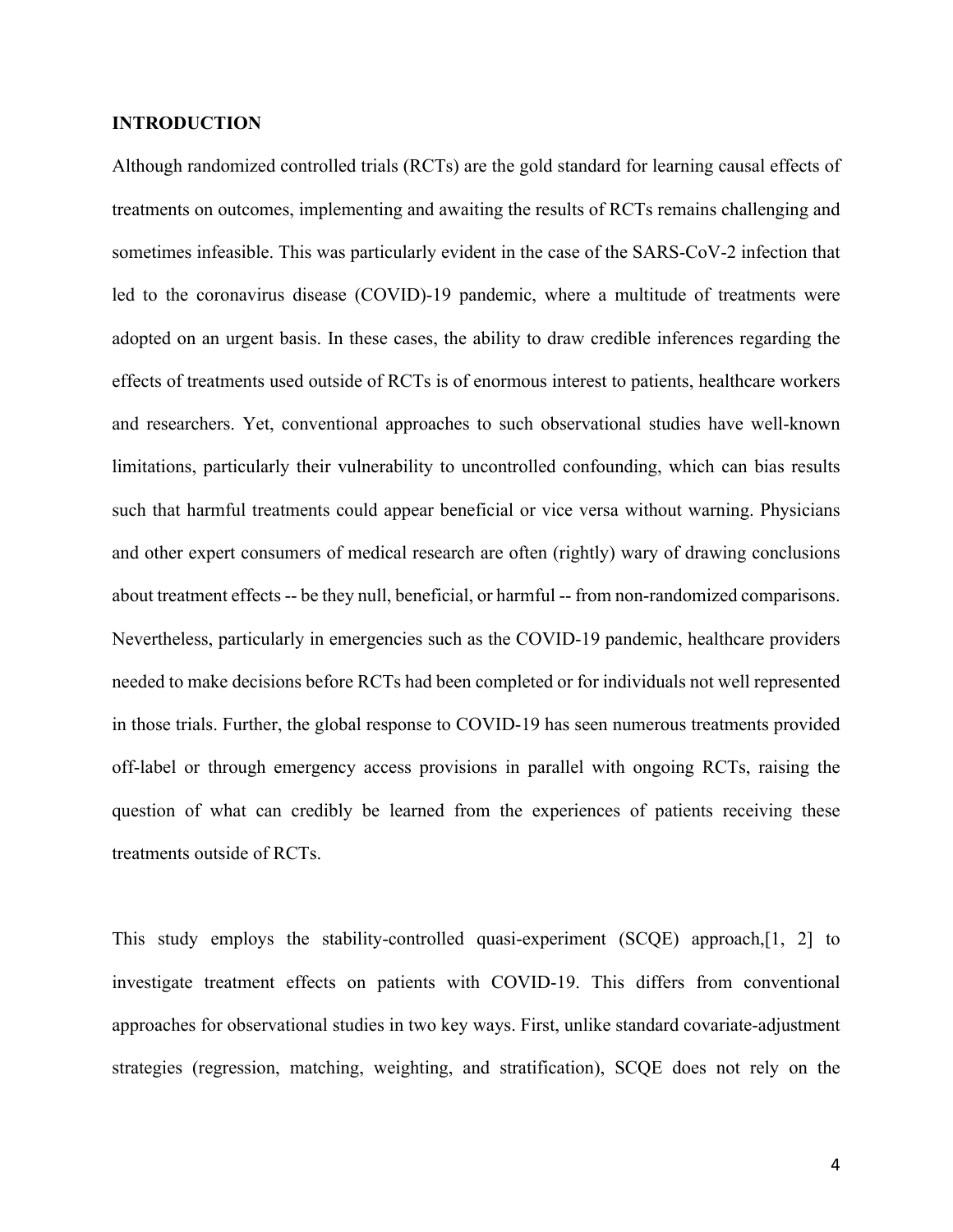assumption that there are no unobserved confounders, i.e., that the treated and untreated groups are comparable after accounting for observed covariates. Instead, SCQE produces estimates that depend only on what the user is willing to assume about the *baseline trend*, here meaning changes in the COVID-19 mortality rates from one cohort to another that are not caused by changes in the treatment in question. Second, whereas conventional approaches present a single estimate and confidence interval that is correct only under the assumption of no unobserved confounding or other sources of bias, SCQE displays the entire range of estimates obtained over a plausible range of assumptions about this baseline trend. These results can be restated to reveal *what assumptions about the baseline trend in mortality would have to be defended* in order to argue that the treatment was beneficial, null, or harmful. Such an exercise avoids reliance on narrow, fallible assumptions. Yet, as illustrated here, it can be informative both in showing the range of plausible effects of a treatment and in showing us what cannot be safely concluded from available evidence.

#### **METHODS**

#### **Approach and assumptions**

To build intuition for the SCQE approach, let us consider a "natural experiment" that leverages changes in treatment prevalence over time. Suppose there are two cohorts of patients. In the first, no patients have access to a given treatment, and mortality is 20%. In another cohort (e.g., taken from a later period at the same facilities), 50% of patients are administered a new treatment. They do so not at random but based on patient and physician judgement and choice. Suppose the overall mortality rate in the second cohort is 15%. With an assumption that the two cohorts of patients are comparable (i.e., they would have the same average outcomes, absent treatment differences) we can estimate that being in the second ("high-use") cohort reduced mortality by 5 percentage points.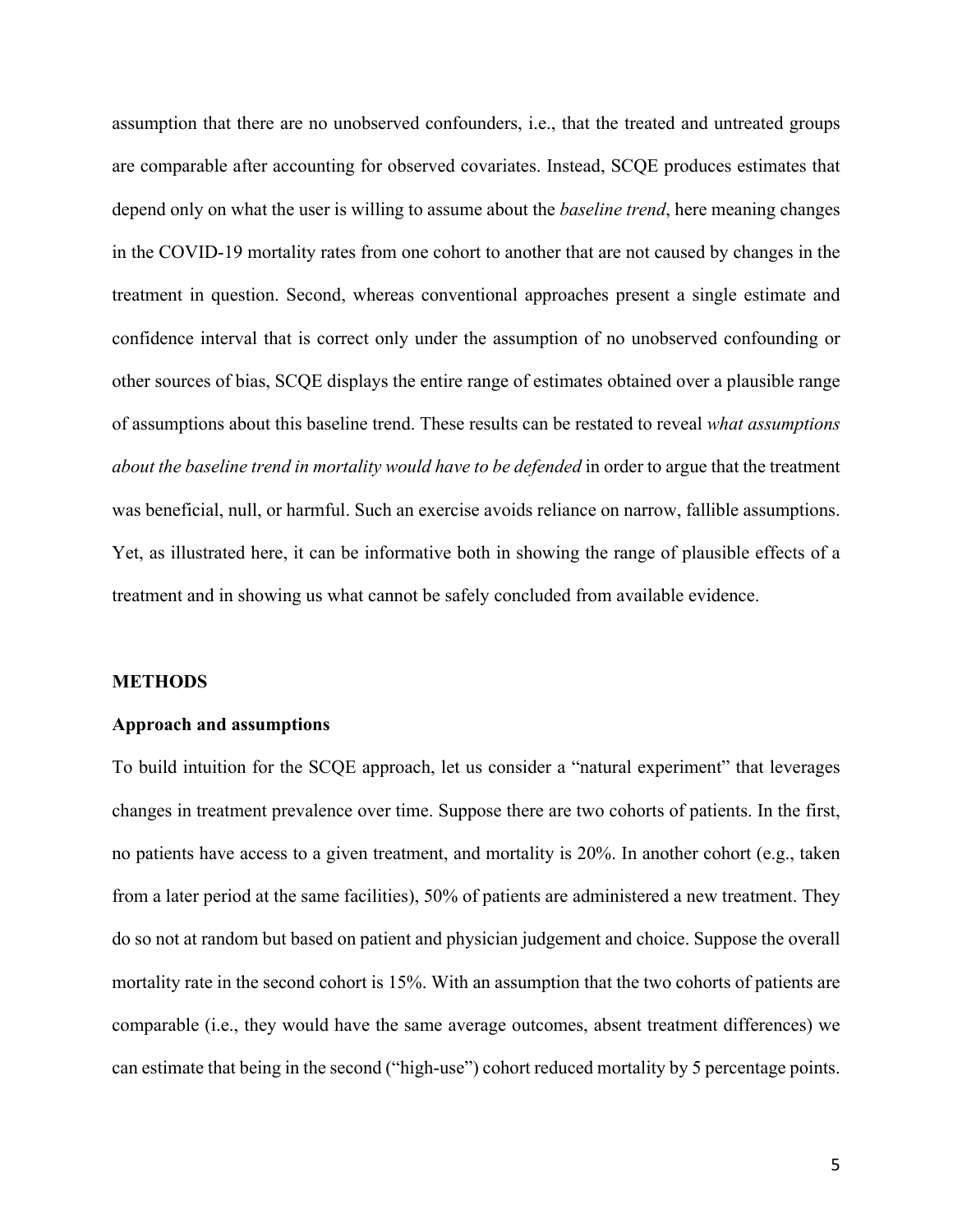Further, since all of this benefit comes from the half of patients who opted to take treatment, the benefit per treated patient must be twice that (i.e., a 10 percentage point benefit per treated patient). Note that the required assumption here regards comparability of the cohorts, and not comparability of the treated to the untreated within either the first or the second cohort. This is beneficial as we acknowledge that treatment decisions can be made in part due to unobservable factors, making the treated and control groups incomparable regardless of efforts to adjust for all measured or observed variables.

Such an approach, however, is infeasible due to the assumption that the two cohorts would have the same average mortality rate, absent changes in the treatment. The SCQE takes the more flexible position of allowing the cohorts to differ in this regard by variable, postulated degrees. That is, we allow for some "baseline trend" that describes how differently the cohorts would have fared on their average outcomes, if not for changes in the treatment in question. Equivalently, this baseline trend can be defined as the difference in average outcomes between cohorts that we would have seen if no patients in either cohort had used the treatment. For instance, if treatment changes (other than the one in question) or changes in the composition of the cohorts would have generated a mortality rate that was 2 percentage points lower in the later, high-use cohort than the earlier one, the baseline trend for that analysis would be -2 percentage points.

The key mathematical fact is that in this case, *for any assumed baseline trend, we can estimate the average treatment effect experienced by the treated patients*, without additional assumptions or covariates.[1, 2] For intuition behind this result, we return to the natural experiment considered above, where no individual in the first cohort takes the treatment, and hence the average outcome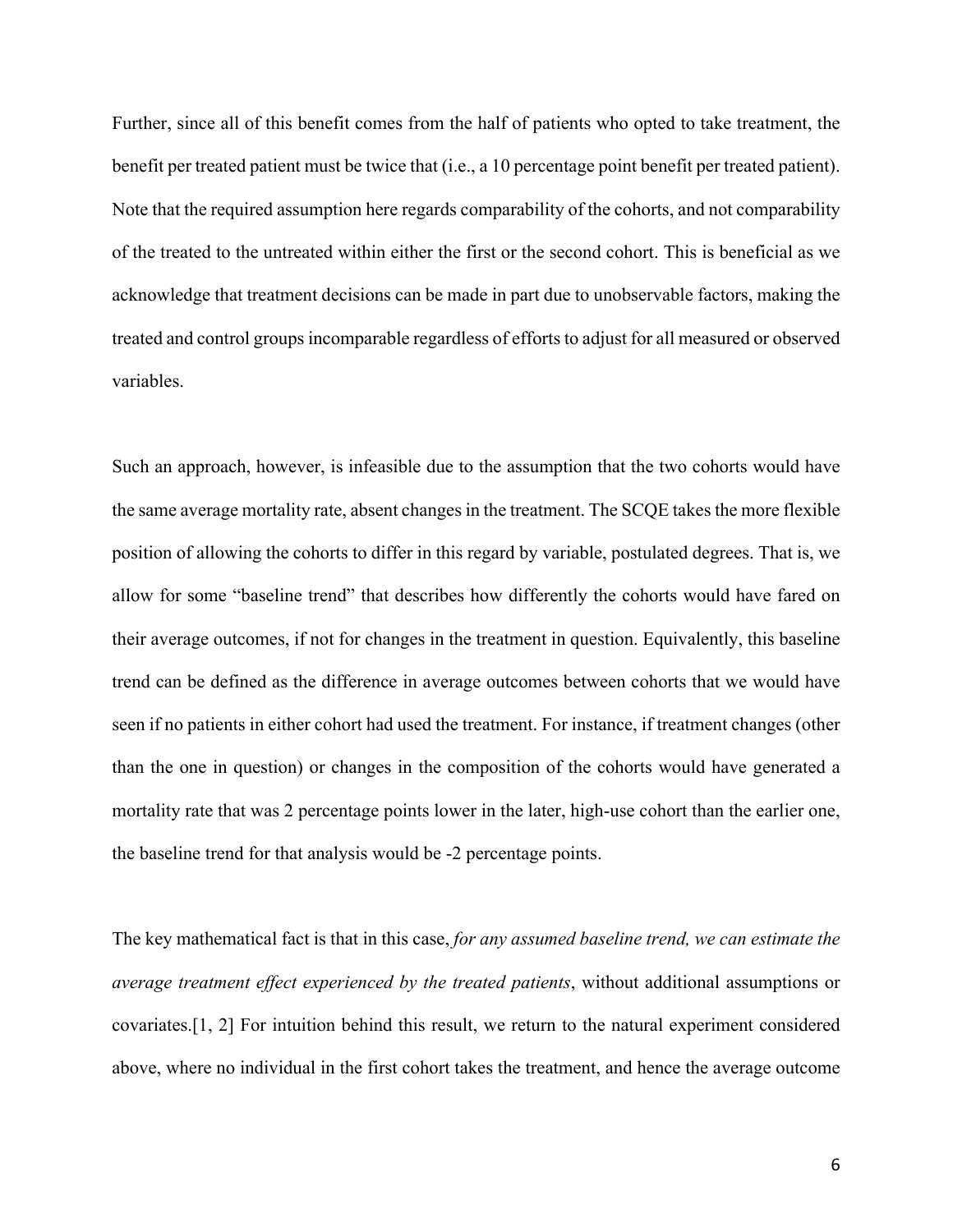we observe is the "average non-treatment outcome".<sup>1</sup> If we add to this the assumed baseline trend, we obtain the average non-treatment outcome in the high-use cohort, i.e. the outcome we would expect if we could see how all individuals in this cohort fared absent the treatment (regardless of whether they actually took the treatment).

Algebraically, this average non-treatment outcome over *everybody* in the second cohort is the sum of two terms: (i) the average non-treatment outcome we observe from the untreated patients in this cohort, times the proportion that were untreated, and (ii) the (unobservable) average non-treatment outcome that the treated patients would have had, times the proportion that were treated. Since the average non-treatment outcome for the treated is the only unknown in this equation, we can solve for this quantity. Next, the (observed) average treatment outcome for the treated minus this average non-treatment outcome for the treated is the average treatment effect among the treated (ATT). Figure 1 illustrates this reasoning graphically, using values like those from the dexamethasone study below.

<sup>&</sup>lt;sup>1</sup>Borrowing from the potential outcomes framework, [3, 4] we can conceptualize a patient's outcome both had they taken the treatment (their treatment outcome) and had they not (their non-treatment outcome), regardless of their actual treatment status. An "average non-treatment outcome" for a cohort, then, is the average outcome we would observe had no patients received treatment.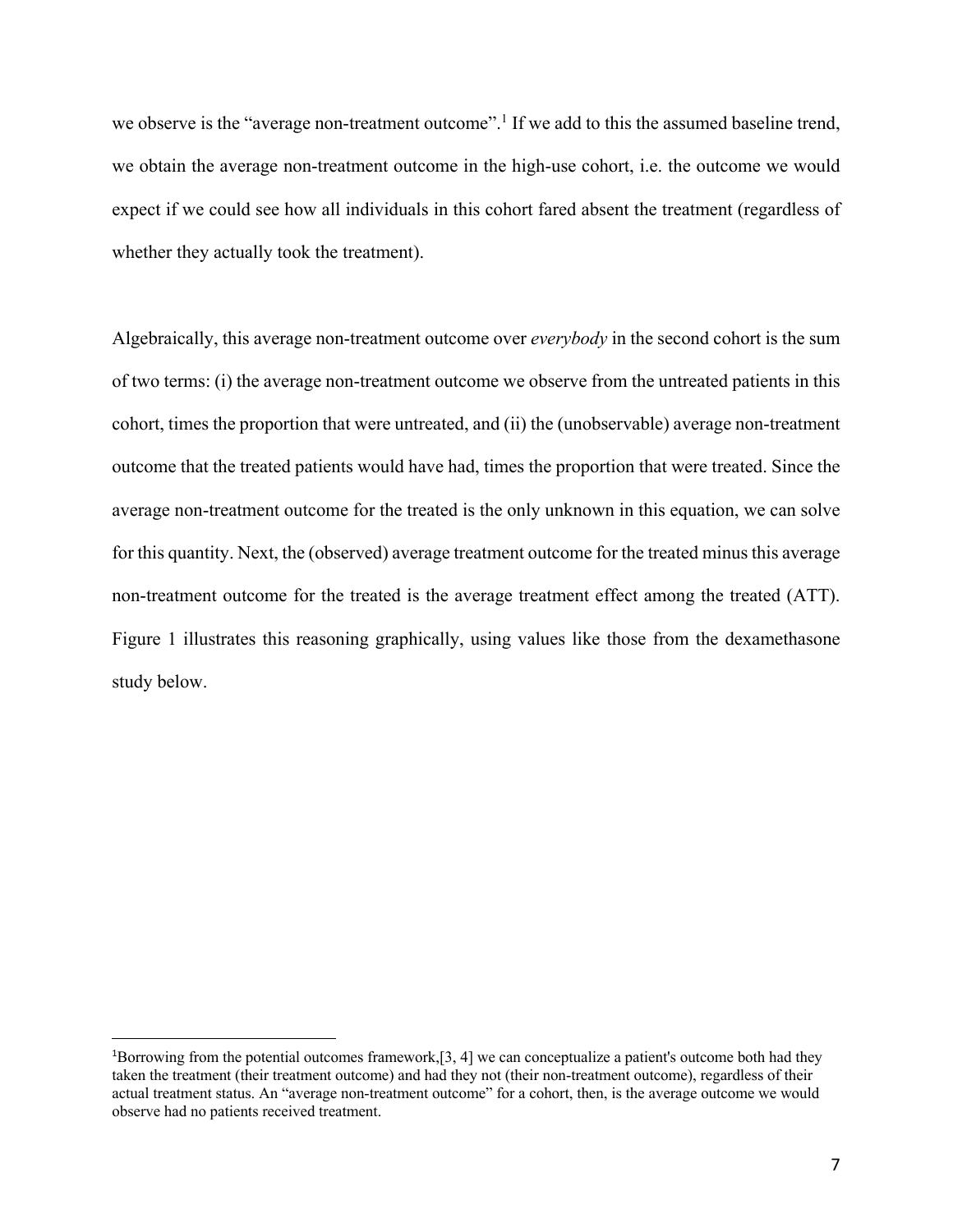

*Figure 1. Graphical illustration of the SCQE logic.* Each ball represents a group, and the height represents that group's average outcome. Starting on the left, in the low-use (in this case, no-use) cohort we observe the average mortality (8%) under non-treatment. We then impose an assumption regarding how the non-treatment outcome would have changed from one cohort to the next. Here this is a 2 percentage point drop, meaning the average non-treatment outcome over the entire highuse cohort is assumed to be 6% (b). Because the value of (b) is the weighted sum of the average non-treatment outcomes for those who were not treated (c) and those who were treated, we can solve algebraically for the average non-treatment outcome that would have been experienced by the treated (d). Comparing the observed average outcome for the treated (e) to this imputed average non-treatment outcome for the treated (d) produces the average treatment effect for the treated. No assumption regarding the comparability of the treated and control (c and e) is made, only an assumption on the trend in the average non-treatment outcome.

Finally, rather than place our confidence in a single assumption, we invert the analysis to reveal *the needed assumptions about the baseline trend in mortality to declare that a given treatment had a beneficial, null, or harmful effect*. Confidence intervals can be constructed for the effect estimate at any given choice of the baseline trend assumption.[2] Throughout this paper, we describe an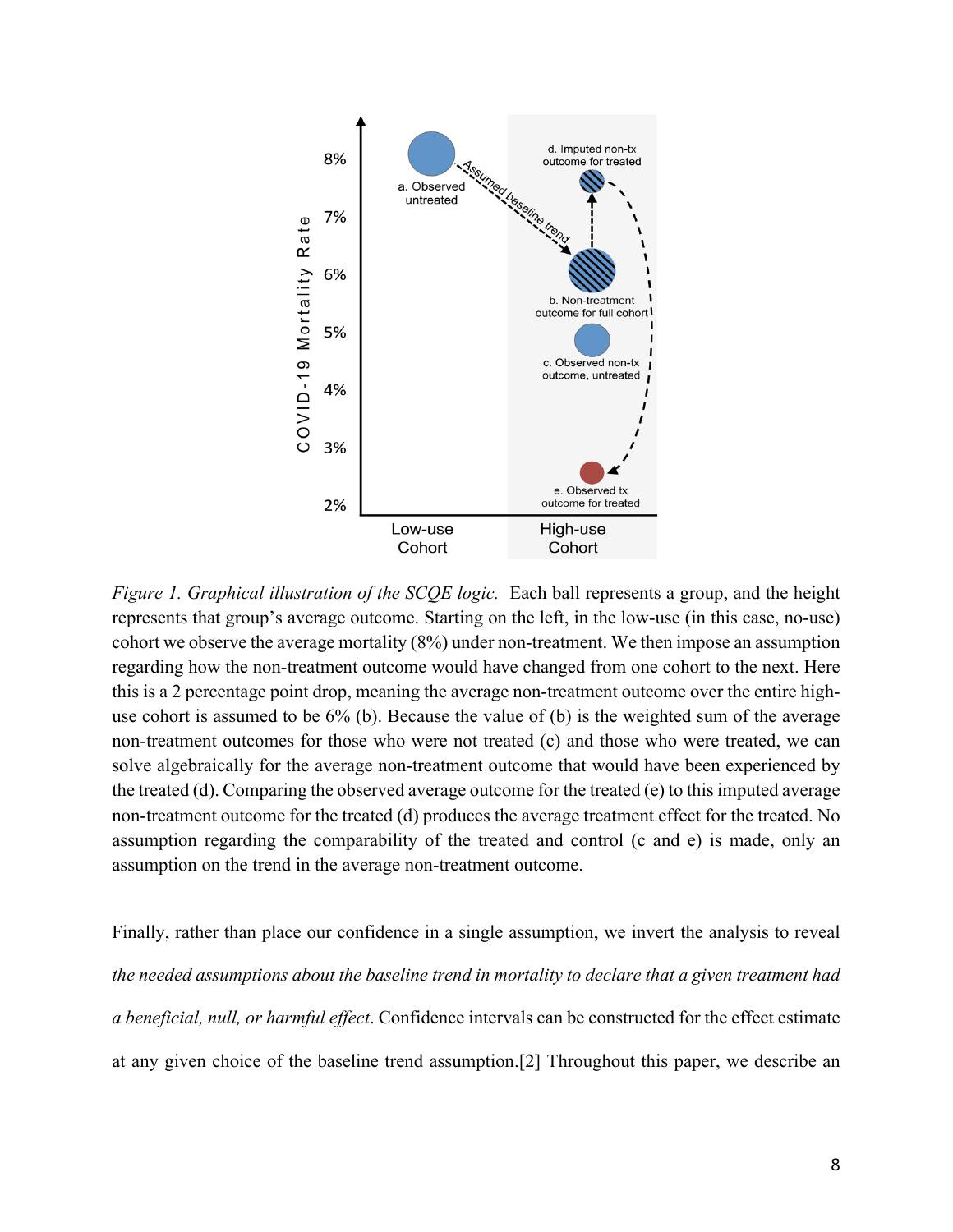estimated effect as a "significantly" or "detectably" beneficial or harmful effect when its 95% confidence interval excludes zero, which is equivalent to a two-sided p-value at or below 0.05.

While no analysis can determine the true value of the baseline trend, beliefs about this quantity can be defended or challenged through auxiliary analyses, such as examining the change in the composition and risk factors of the patients in the two cohorts and changes in any other documented treatment practices. We consider what baseline trends can be deemed plausible or implausible in the Discussion below.

Though we have described the approach in its simplest form, several extensions are important, some employed here. First, we need not have one cohort with zero use of the treatment, just two cohorts with sufficiently different levels of treatment. <sup>2</sup> Second, the two cohorts do not need to be cohorts separated by time; they could be cohorts from separate hospitals, for example. We need only be able to consider how widely the high-use cohort may have differed in its average outcome from the low use cohort, for reasons other than the treatment in question. Third, while we employ individual observations for the analysis and a range of auxiliary variables that are an aid to validating the approach, the SCQE can be used to estimate effects where we are only given average outcomes and the proportion treated in two cohorts.3

#### **Data Collection**

<sup>&</sup>lt;sup>2</sup>This does change the interpretation of effect in terms of the population of patients to whom it applies.[2] <sup>3</sup>Analyses using only aggregate data of this kind can be conducted using web-based software available at https://amiwulf.shinyapps.io/SCQE\_demo/.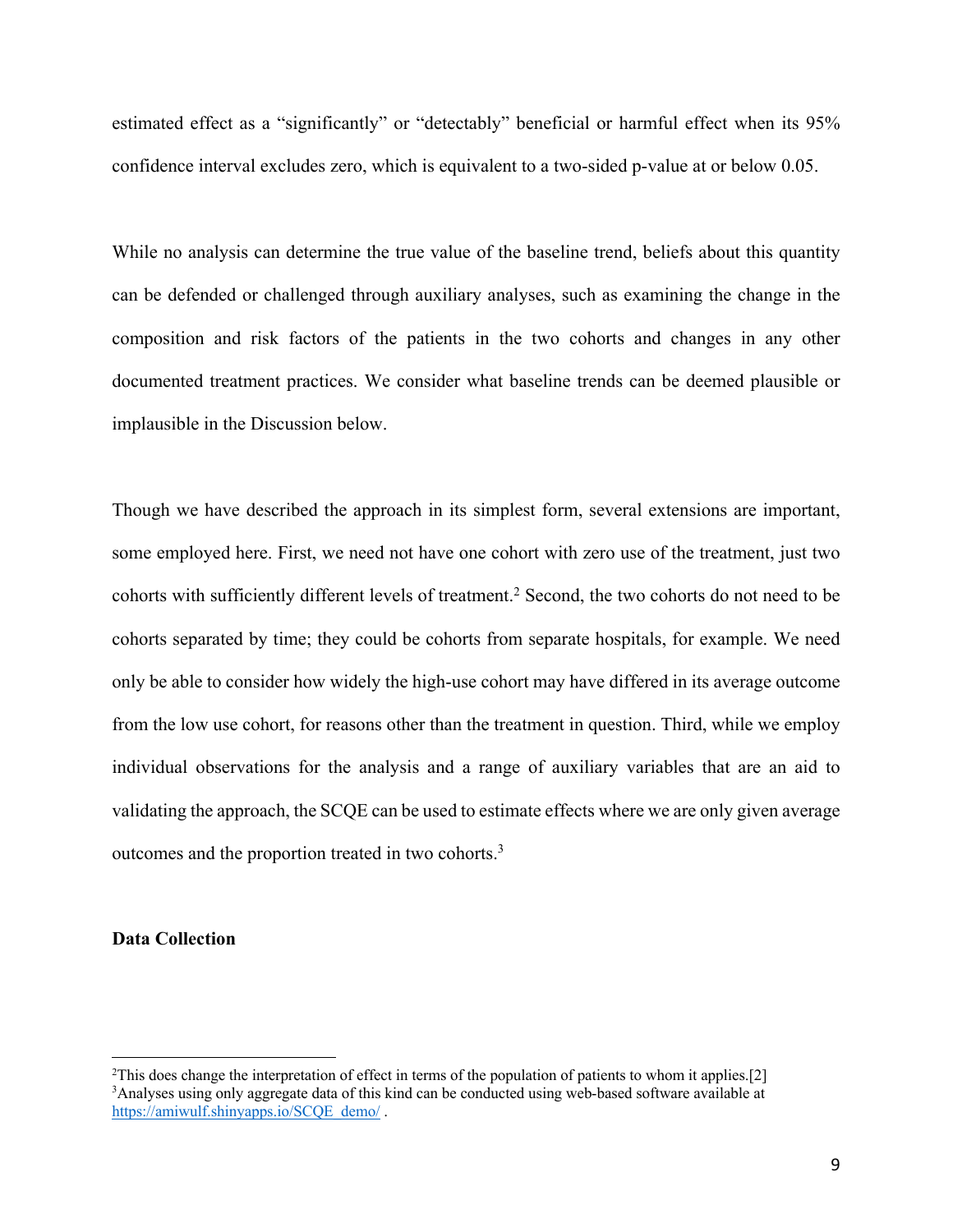Data were extracted from the electronic medical records for a multicenter hospital system including an academic tertiary referral hospital. Hospital courses were identified based on a documented COVID-19, indicated by either recorded diagnosis or identification of a positive PCR test for the SARS-CoV-2 virus. Data were extracted for all persons with hospitalizations that began between 3/8/2020 and 10/7/2020. Individuals with multiple hospitalizations within the follow-up period were considered to be a single observation, using the earlier date of admission for cohort determination and considering therapies and mortality within the follow-up period if they occurred during any of the hospitalizations.

Clinical data extracted included demographic factors (age, sex, race/ethnicity, body mass index at or prior to the period of hospitalization), baseline laboratory assessments (white blood cell count, C-reactive protein, ferritin, procalcitonin), medication use (remdesivir, convalescent plasma, hydroxychloroquine, dexamethasone, prednisone, methylprednisolone, hydrocortisone), and use of proning for assistance with ventilatory support. We additionally extracted whether the patient had been admitted by transfer from a skilled nursing facility, and disposition at discharge.

Use of dexamethasone and hydroxychloroquine, our treatments of interest, were defined as any use during the hospital stay(s). Hydroxychloroquine was administered as a standard 5-day course. For dexamethasone, the prescribed course was variable in the low-use cohort (days 44-101). Its prescription in the high-use cohort became more standardized, typically administered at 6 mg for 10 days, following evidence at the time[5].

### **Cohort Construction**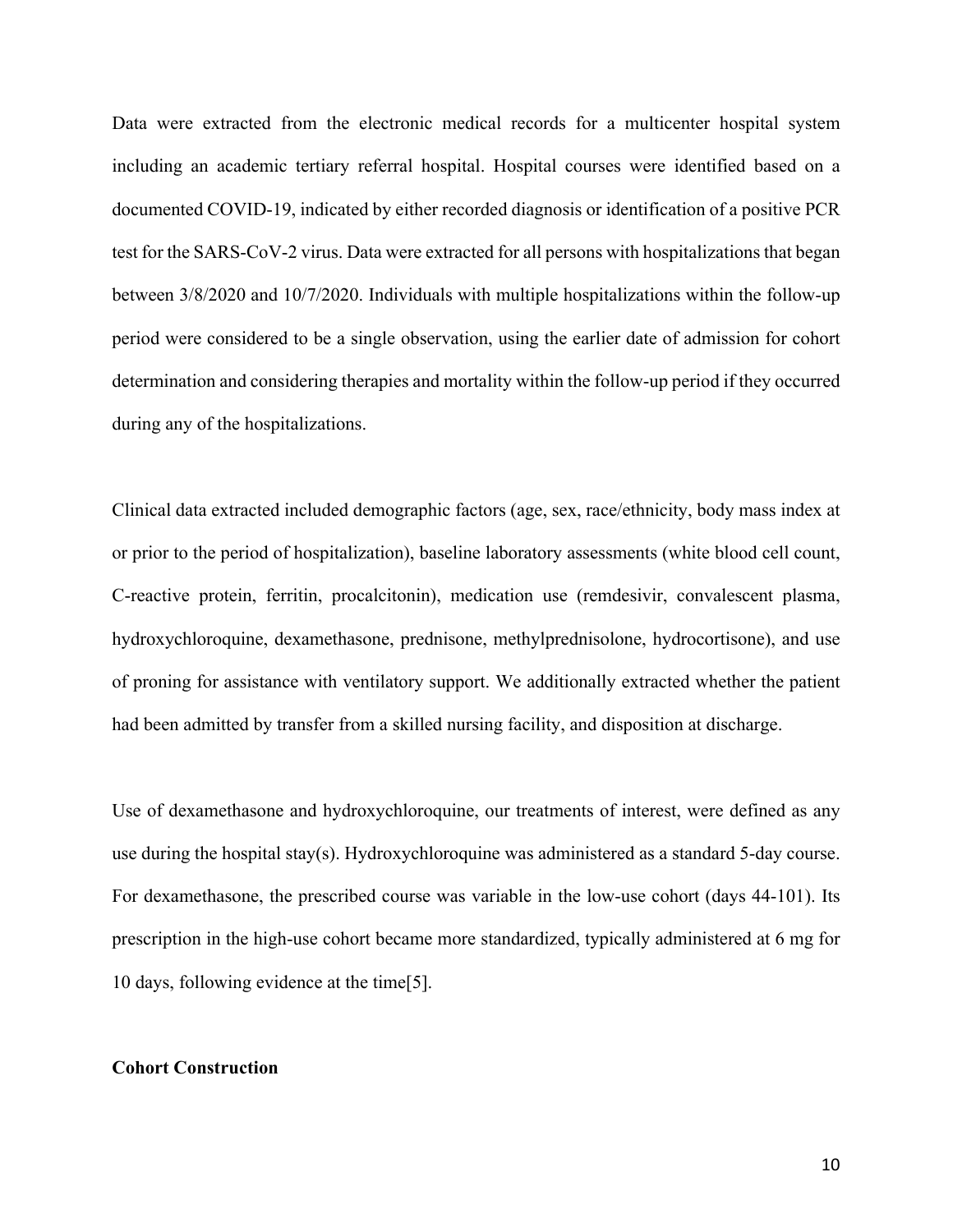*Hydroxychloroquine*. Initially, hydroxychloroquine was widely used, given to 62% of patients admitted in the first two weeks. Usage then began to fall steadily, with fewer than 2% of patients admitted in week 7 or later receiving it. Cohorts were constructed based on each patient's day of admission. Data from all days (1 to 200) were first split into two cohorts based on the split-point that would maximize the strength of relationship between cohort and probability of receiving hydroxychloroquine, as judged by the F-statistic. This occurred when days 1-43 were in the first ("high-use") cohort, initiating the second ("low-use") cohort on day 44. The end point of this cohort was chosen to minimize differences in the use of dexamethasone, which became more widely used later in the study period. Ending the second cohort on day 82 leaves a similar proportion of patients treated with dexamethasone in the two cohorts, avoiding the need to accommodate a possible dexamethasone-caused shift in baseline mortality.

*Dexamethasone*. Use of dexamethasone remained at 5% or lower for the first 15 weeks, after which it steadily rose and peaked near 50% in week 21. Cohort construction proceeded by first choosing the split date that maximized the difference in dexamethasone use in the two cohorts, as judged by the F-statistic, which occurred when the first cohort included patients up to day 101, starting the second cohort on day 102. We then trimmed the first cohort to begin on day 44, ensuring little change in hydroxychloroquine usage between the cohorts.

We employed the SCQE approach using the SCQE statistical package for R.[6]

### **RESULTS**

## **Little evidence supporting beneficial role for hydroxychloroquine**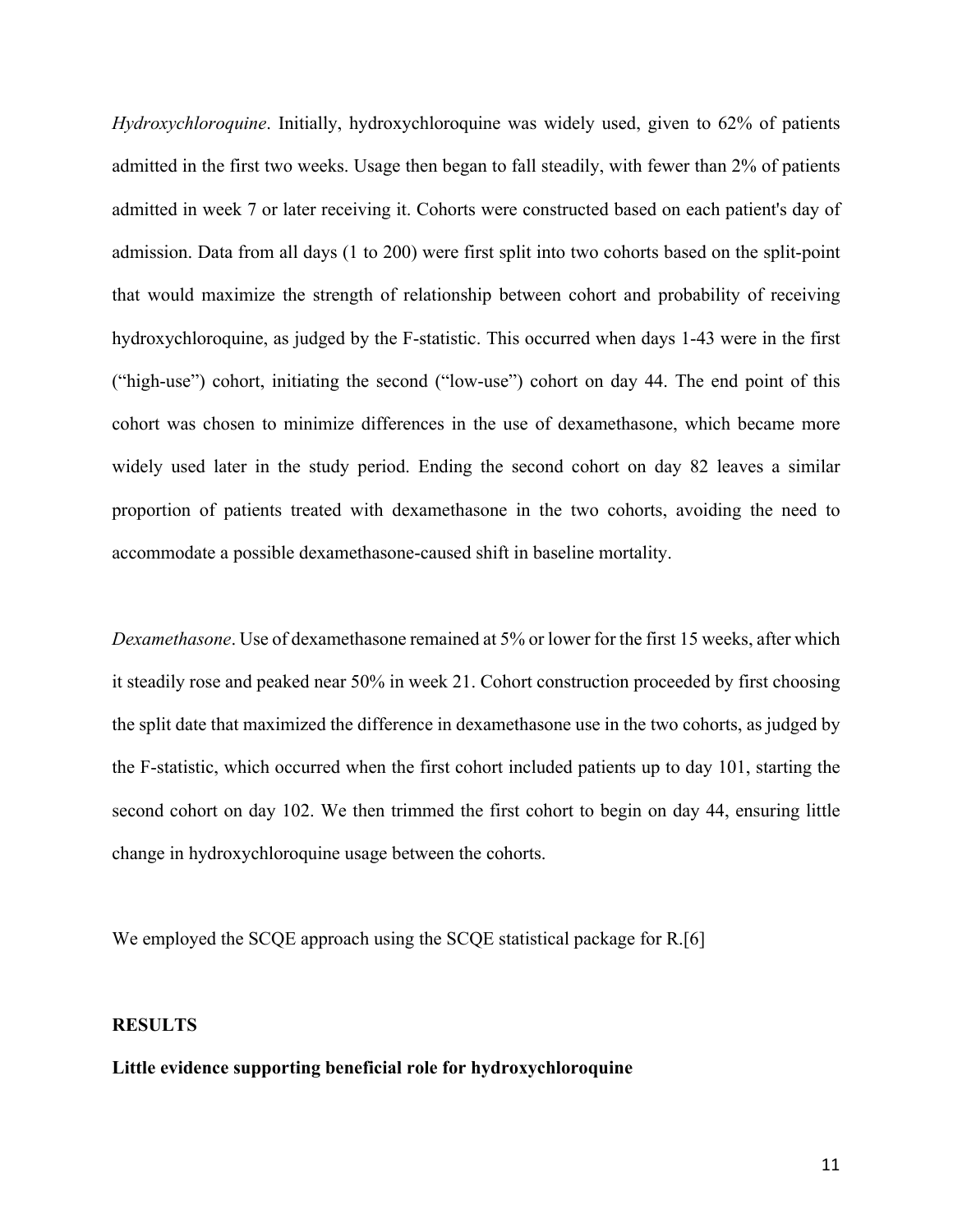The high-use cohort for hydroxychloroquine included 766 patients admitted between days 1 and 43, of which 36% used hydroxychloroquine, and a low-use cohort of 548 patients admitted between days 44 and 82, of which only 2.9% used hydroxychloroquine. The F-statistic for the difference in hydroxychloroquine use between cohorts was 242 (p<1e-15). Mortality at 14-days was 11.6% in the high-use cohort (89/766) and 8.6% (47/548) in the low-use cohort, for a raw risk difference (RD) of 3.0 percentage points ( $t=1.79$ ,  $p=0.07$ ).

Figure 2 shows the effect of hydroxychloroquine on mortality, as a function of possible baseline trend assumptions. The vertical axis shows different assumptions regarding the baseline trend, i.e., mortality shifts absent changes in hydroxychloroquine use. These are expressed in terms of the mortality change going from the low-use to high-use cohorts, and because the high-use cohort came first and the low-use came second, a value of 0.02, for example, reflects an improvement (decrease) over time in mortality by 2 percentage points.

We find that hydroxychloroquine can only be claimed to have had a significant benefit if baseline mortality decreased between the first and second cohort by 6.4 percentage points. In other words, one must argue that there was a 55% reduction in COVID-19 mortality among hospitalized patients in this short time due to non-hydroxychloroquine related reasons, to argue for a detectable benefit of hydroxychloroquine. Second, hydroxychloroquine was significantly harmful if baseline mortality instead worsened over-time by just 0.3 percentage points---just 2.6% of the original 11.6% mortality---or more. At this boundary the point estimate for hydroxychloroquine is roughly a 10-percentage point increase in mortality. For all baseline trend assumptions in between these, we would not reject the null hypothesis of zero effect.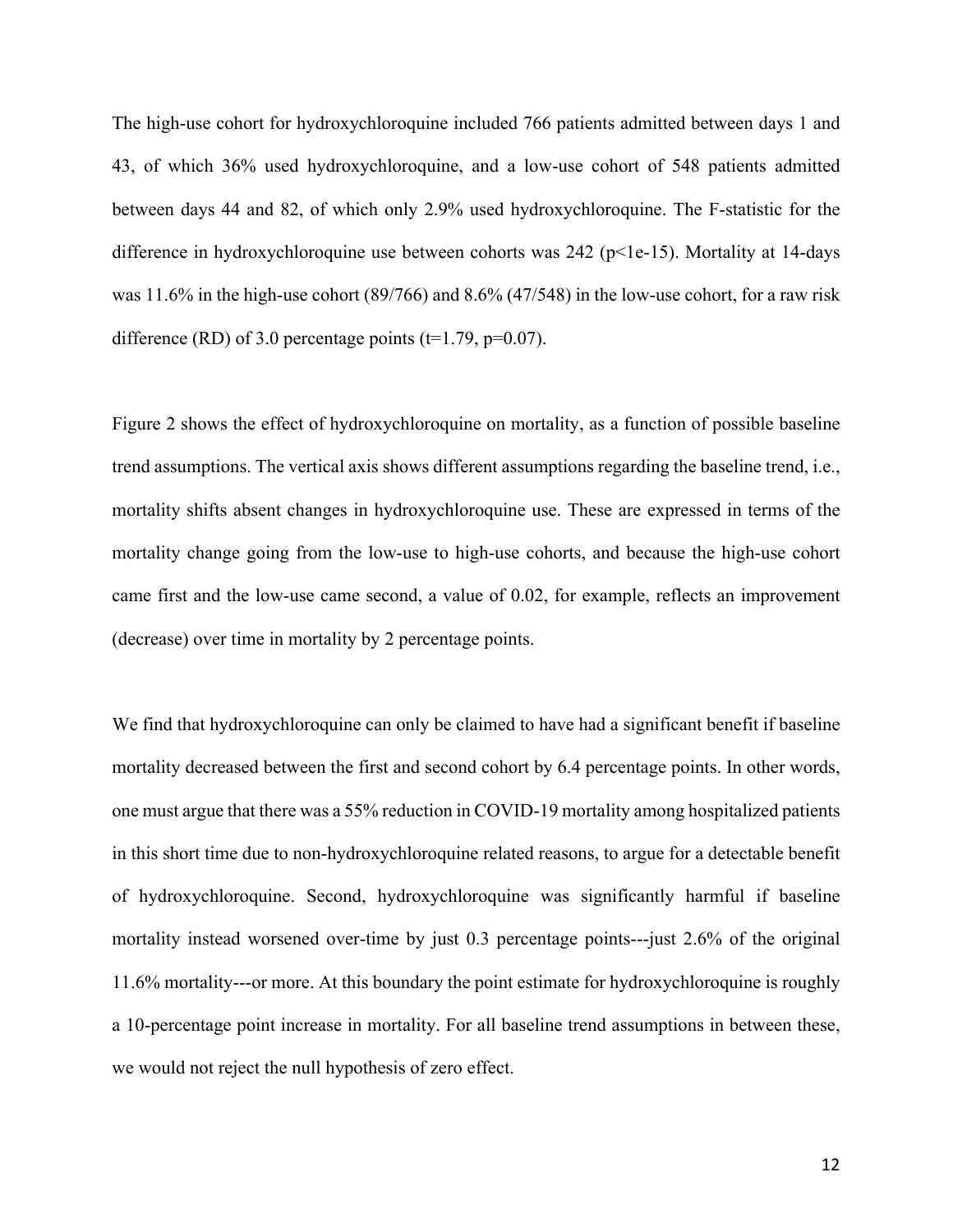

*Figure 2. Effect of hydroxychloroquine on mortality by assumed baseline trend.* The vertical axis indicates an assumption about the baseline trend in mortality, i.e. how mortality is postulated to have changed going from the low-use to high-use cohorts, for reasons other than changes in hydroxychloroquine use. Because the high-use cohort is the earlier one here, positive values (towards the top of the figure) correspond to falling mortality in the direction of time. At each postulated mortality trend, we see the consequent effect estimate and its 95% confidence interval.

We also consider 28-day mortality for comparability with existing studies. For hydroxychloroquine to have been significantly beneficial would require that baseline mortality improved by 6.8 percentage points, a 47% drop from the first cohort's 28-day mortality of 14.5%. Hydroxychloroquine would prove significantly harmful if baseline mortality rose by 0.7 percentage points.

*Cohort comparison.* In assessing the plausibility of different baseline trends, it is useful to examine possible changes in the composition of the cohorts and in the treatments provided. Table 1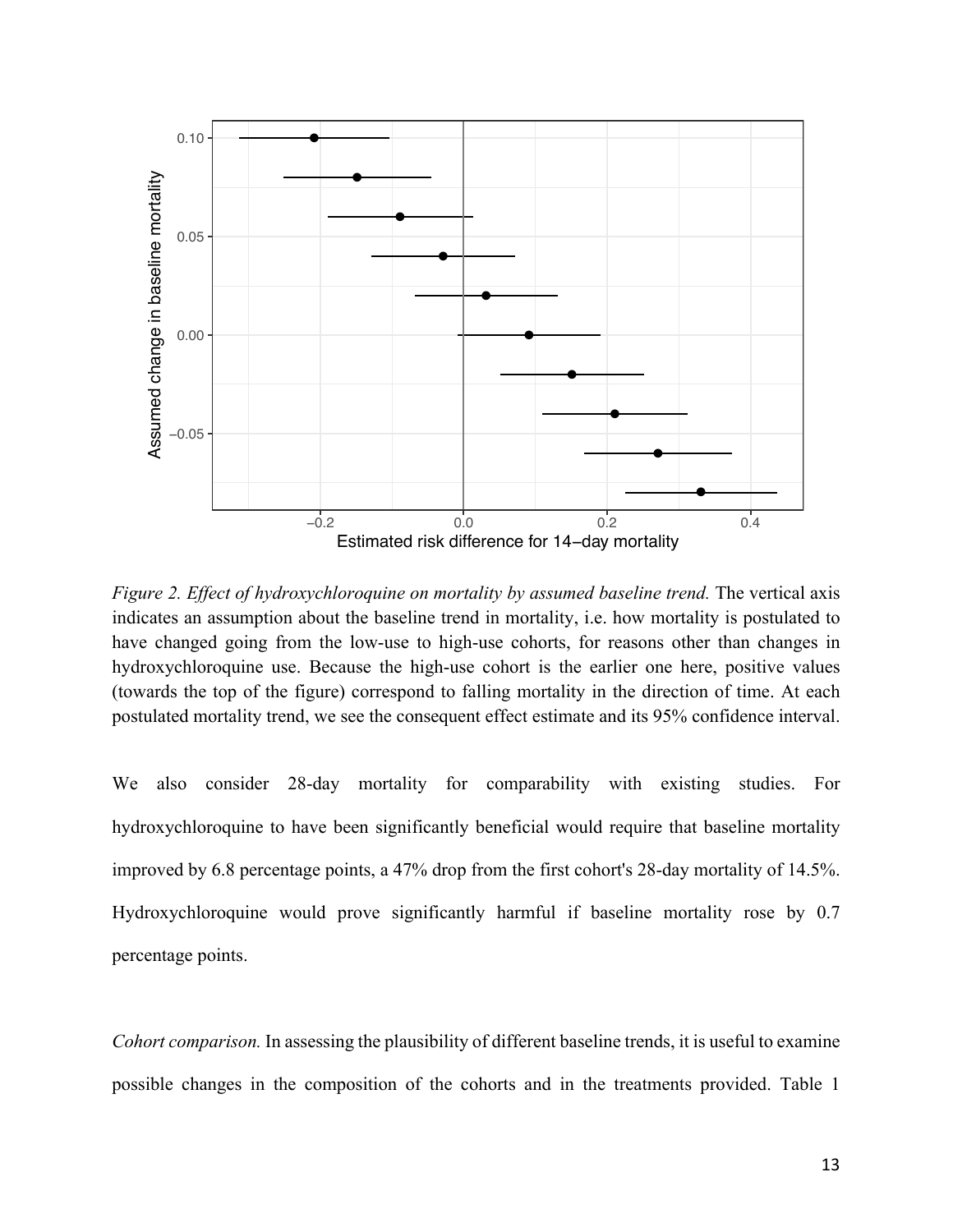describes these cohorts in terms of characteristics determined prior to or very shortly after admission (A), the treatments received (B), and the predicted risk of mortality according to a range of models (C). As the purpose of such comparisons is to inform our beliefs about the plausible range of baseline mortality differences between the cohorts absent hydroxychloroquine, statistical inferences regarding the comparisons are irrelevant.

Looking first at patient characteristics prior to or shortly after admission (A), the two cohorts were similar on known risk factors such as age, gender, weight, and BMI. The proportion identifying as Hispanic rose somewhat, from 38% to 49%. Given documented differences in outcomes in Hispanic patients, this could contribute towards an upward shift in baseline mortality risk over time. Similarly, the fraction of patients coming from skilled nursing facilities rose somewhat (from 4% to 9%), which could also increase baseline mortality in the second cohort. Recall that, because the high use cohort precedes the low use cohort, potential increases in baseline mortality over time (as might be caused by these changes) represent negative baseline trends (i.e., moving downwards on Figure 1) and lead to more harmful estimated effects of hydroxychloroquine.

|                                        | Cohort means: |         |
|----------------------------------------|---------------|---------|
| A. Characteristics                     | High-use      | Low-use |
| Age (years)                            | 58            | 56      |
| Over 65 years old $(\% )$              | 36%           | 33%     |
| Female $(\% )$                         | 42%           | 46%     |
| Hispanic ethnicity $(\%)$              | 38%           | 49%     |
| Weight (lb)                            | 194           | 187     |
| Body mass index $(kg/m2)$              | 31            | 32      |
| Admitted from skilled nursing facility | $4\%$         | 9%      |
| Admitted from non-healthcare facility  | 77%           | 74%     |
| C-reactive protein $(mg/L)$            | 115           | 108     |
| White blood cell count (per mcL)       | 7.72          | 8.63    |
| Ferritin $(\mu g/L)$                   | 747           | 601     |
| Procalcitonin (ng/mL)                  | 0.89          | 1.11    |
| Intensive Care Unit in first 24 hours  | 18%           | 15%     |

**Table 1:** Comparison of hydroxychloroquine cohorts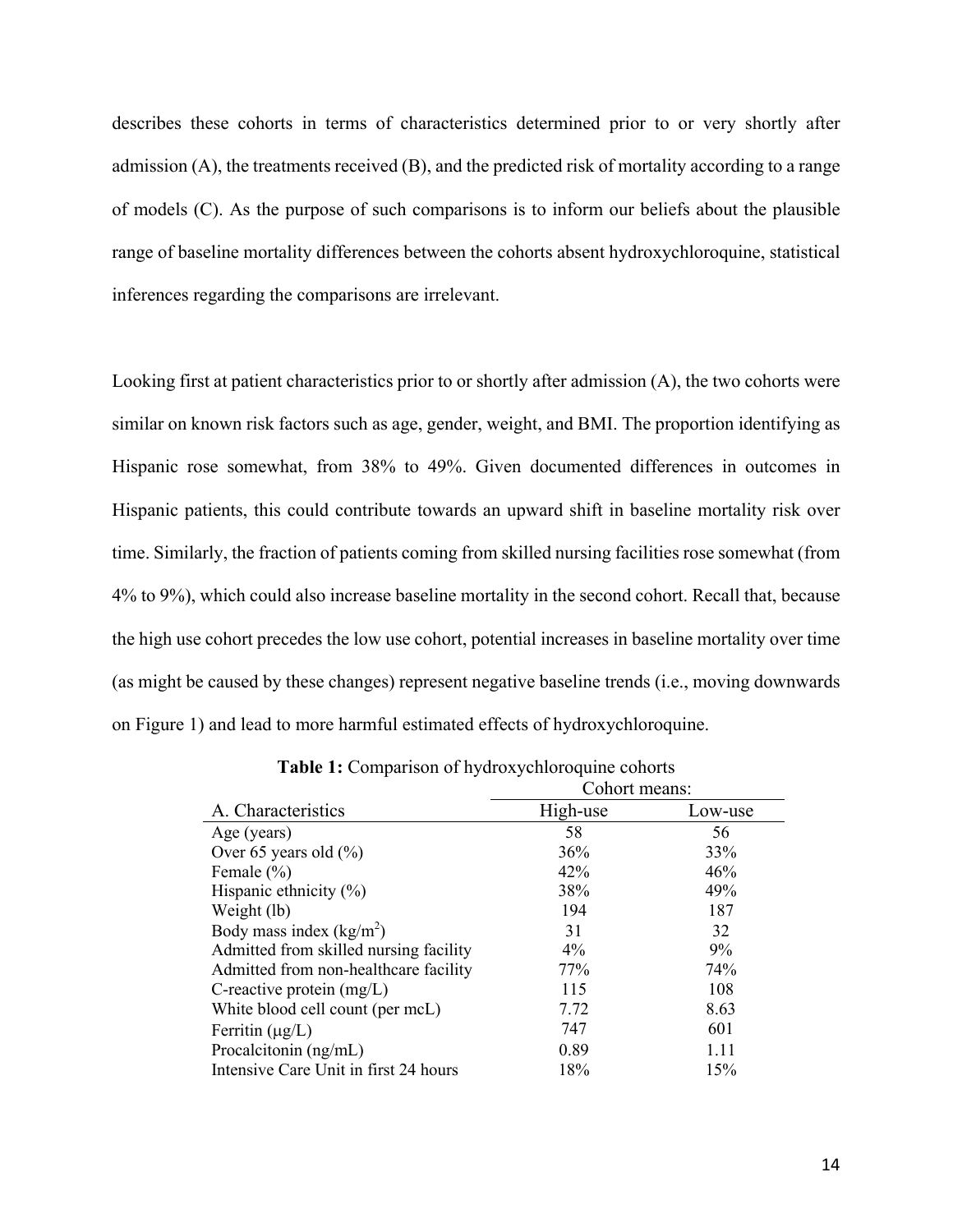| <b>B.</b> Other treatments       | High-use | Low-use |
|----------------------------------|----------|---------|
| Remdesivir                       | 3%       | 11%     |
| Tocilizumab                      | $7\%$    | 3%      |
| Convalescent plasma              | $5\%$    | 22%     |
| Proning                          | 3%       | 4%      |
| Dexamethasone                    | 4%       | $5\%$   |
| Methylprednisolone               | 10%      | 7%      |
| Prednisone                       | $1\%$    | $2\%$   |
| Hydrocortisone                   | 3%       | 4%      |
| Nitazoxanide                     | $1\%$    | $0\%$   |
|                                  |          |         |
| C. Modeled 14-day mortality risk | High-use | Low-use |
| Linear model (pre-treatment)     | 10.5%    | 9.8%    |
| Linear model (all)               | 10.9%    | $9.2\%$ |
| KRLS model (pre-treatment)       | 10.2%    | 9.5%    |
| KRLS model (all)                 | 10.4%    | 9.1%    |

*Note.* Comparison of cohorts with high (earlier) or low (later) use of hydroxychloroquine, considering (A) various patient characteristics, (B) other treatments received, and (C) modelestimated risk of 14-day mortality. Lab measures (CRP, WBC, ferritin, procalcitonin) refer to the first measurement taken.

On the other hand, two treatment practices (B) that could have potentially improved mortality increased over time between these cohorts: remdesivir (from 3% to 11%) and convalescent plasma (from 5% to 22%). Were these treatments to improve mortality, they would encourage us to consider possible improvements in mortality over time, moving upwards on Figure 1. Remdesivir's effectiveness in reducing mortality remains uncertain, with the ACTT-1 trial showing a benefit on time to recovery,[7] while the WHO Solidarity trial showed no evidence of a mortality benefit.[8] Nevertheless, even if these treatments are relatively effective, the change in baseline mortality due to these alone could not be large due to the low usage rates. Suppose that nearly all the 11.6% of patients who would have died in the low-use cohort (based on the rate in the earlier, high-use cohort) received treatment with remdesivir and/or convalescent plasma. Suppose these therapies, in any combination, reduce mortality by 30%, which we consider extremely generous given existing evidence. This would produce a 3.5 percentage point drop in mortality. Assuming such a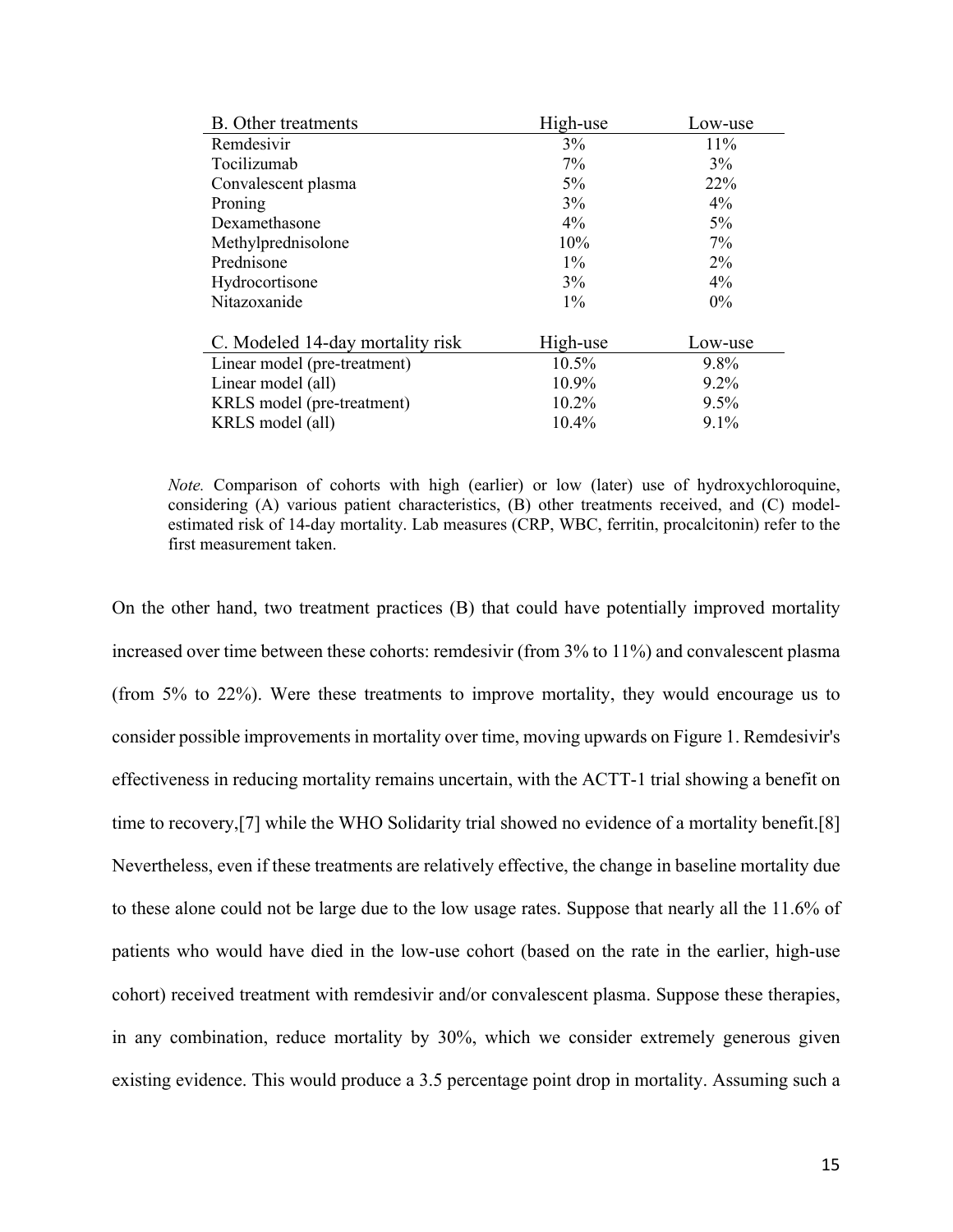baseline trend (represented by 0.035 in Figure 2) would be conservative, given these assumptions and that other factors such as ethnicity suggest mortality change in the opposite direction. Yet, even at an assumed baseline trend of 0.035, hydroxychloroquine does not prove significantly beneficial and has a point estimate near zero.

Finally, these differences between cohorts are important only insofar as they suggest different baseline mortality rates. Using simple linear probability models (C), we predict 14-day mortality using only patient characteristics prior to treatment ("Linear model (pre)") or using those characteristics plus information on treatments ("Linear model (all)"). The same predictions can instead be made using a more flexible and powerful machine learning model, kernel-regularized least squares (KRLS).[9] These models are reasonably predictive: the linear model with all variables explains 17% of the variation in mortality; the KRLS model with all variables explains 52%. Yet, the average modeled risk levels in the two cohorts remain similar, as shown in Table 1. The low-use (second) cohort has slightly lower risks by 0.7 to 1.7 percentage points. Such model estimates only inform the range of plausible baseline trends considered. If we consider, for example, a 1 percentage point drop in baseline mortality (a baseline trend represented by .01 on Figure 2) this corresponds to a non-significantly harmful increased risk of 6 percentage points (95% CI of 0.04 to 0.16).

#### **Dexamethasone: plausibly beneficial with very low risk of harm**

In the low-use (first) cohort, 5.7% (35/614) of patients were given dexamethasone, and the 14-day mortality rate was 8.1% (50/614). In the high-use (second) cohort, 46% (287/622) of patients were given dexamethasone, and the 14-day mortality rate was 4.0% (25/622). SCQE formalizes the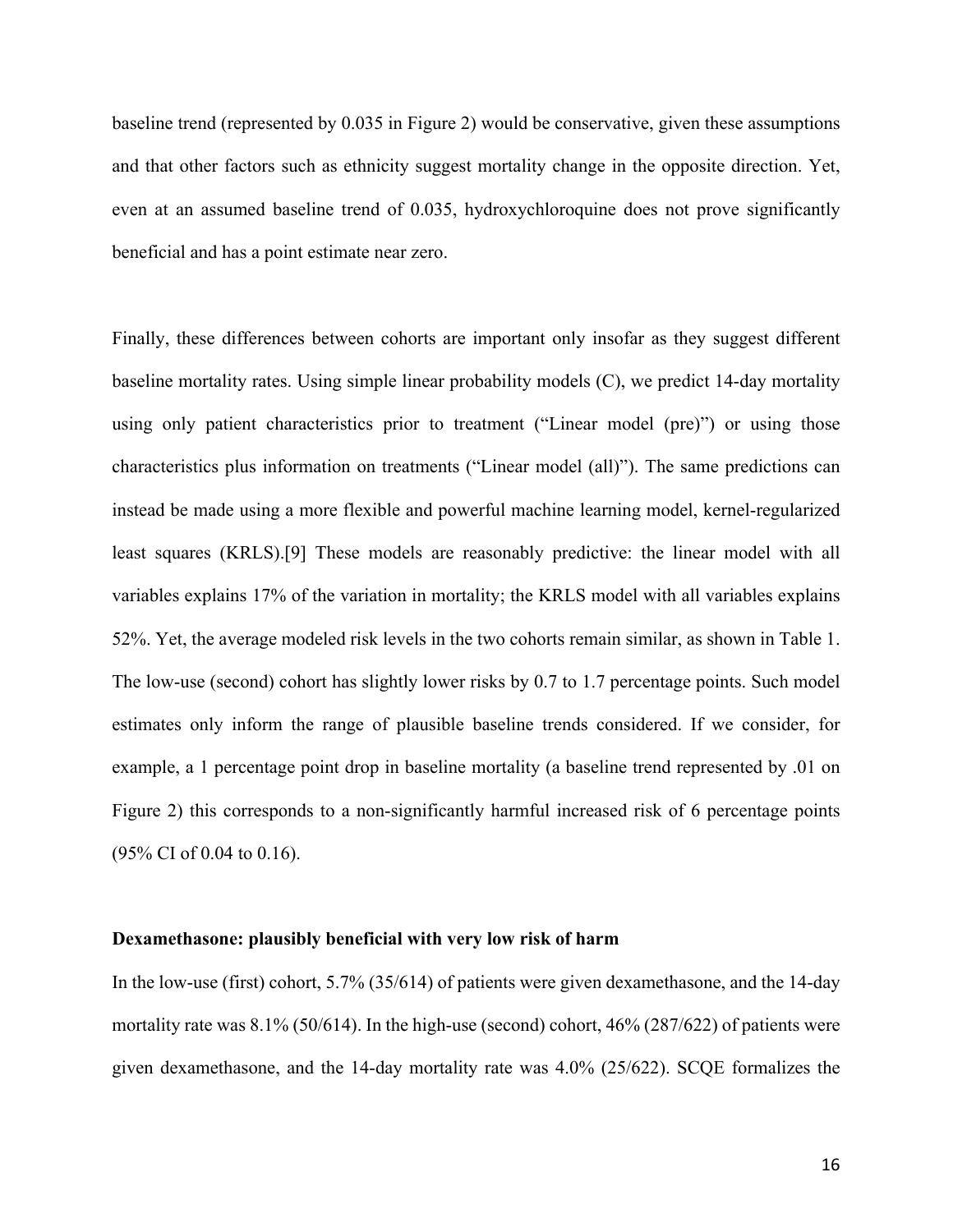simple logic that while mortality fell in the higher-use cohort, this only implies a benefit of dexamethasone if mortality would not have improved too greatly "on its own." In Figure 3, the vertical axis again represents different postulated baseline trends. Because the transition from lowuse to high-use for dexamethasone is now the transition from earlier to later cohorts, positive trends indicate higher (worse) baseline mortality over time.



*Figure 3*. *Effect of dexamethasone on mortality, by assumed baseline trend*. The vertical axis indicates an assumption about the baseline trend in mortality, i.e. how mortality is postulated to have changed going from the low-use to high-use cohorts, for reasons other than changes in dexamethasone use. Because the high-use cohort is now the later one, positive values (towards the top of the figure) correspond to increases in mortality over time. At each postulated mortality trend, we see the consequent effect estimate and its 95% confidence interval.

We find that dexamethasone had a significant benefit if baseline mortality was increasing, flat, or going down by as much as 1.5 percentage points (19%) for reasons not related to dexamethasone use. For dexamethasone to be significantly harmful, by contrast, baseline mortality had to improve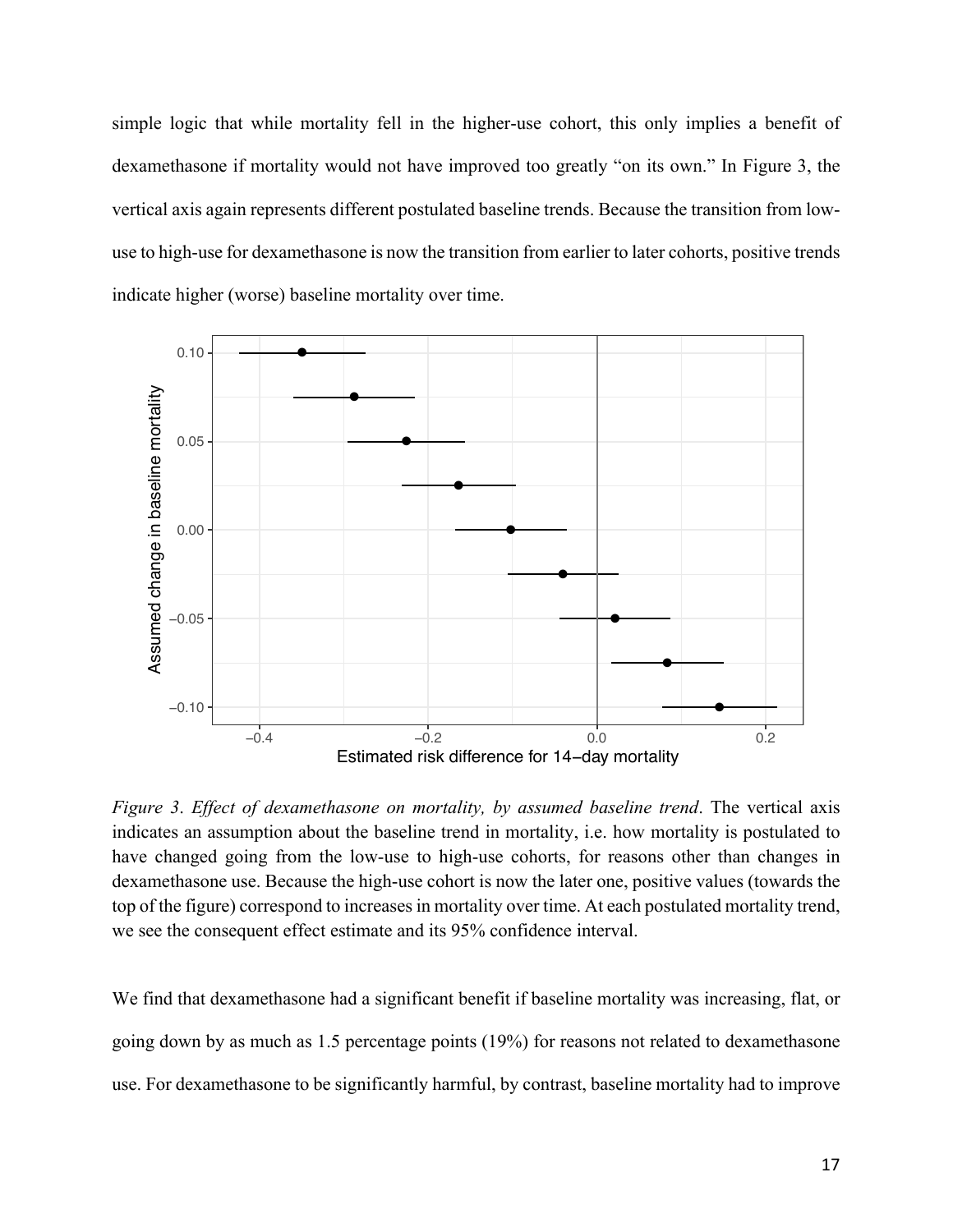by 6.8 percentage points to a mortality rate of just 1.3%, an 84% drop. As discussed below, these results support a reasonable possibility that dexamethasone had a benefit, while making it very unlikely that it was harmful.

Results are similar regarding the secondary outcome of 28-day mortality. Dexamethasone proves statistically beneficial so long as mortality rose, stayed flat, or fell by as much as 2.3 percentage points. Further, to prove harmful, baseline mortality would have to drop by 8.7 percentage points. Given the first cohort's 28-day mortality rate of 10.9%, this would mean arguing that mortality was reduced to just 2.2% in the second cohort for reasons other than increasing dexamethasone use.

*Cohort comparison.* Table 2 aids in reasoning about possible baseline trends by comparing the high- and low-use cohorts on numerous characteristics. Most differences between the cohorts are small and do not revise the range of baseline trends we can consider plausible. One worrying exception is again remdesivir, with increased usage (from 12% to 28%) alongside dexamethasone. As noted above, while evidence for remdesivir's effectiveness remains mixed,[7, 8] one can conservatively examine its potential impact on baseline mortality under the assumption that it has a given benefit. If remdesivir reduced mortality by 20 percentage points, for example, the increase in usage from 12% to 28% would suggest a drop in the baseline mortality by 3.2 percentage points. If we took this to be the baseline trend  $(-0.032)$ , it would suggest a benefit of dexamethasone that does not reach significance ( $RD = -0.023$ , 95% CI of -.088 to .043). Looking to models of mortality risk, in every case the predicted risk of mortality fell going into the second (high-use) cohort, by 1.4-2.7 percentage points. If the baseline trend was believed to be within this range, the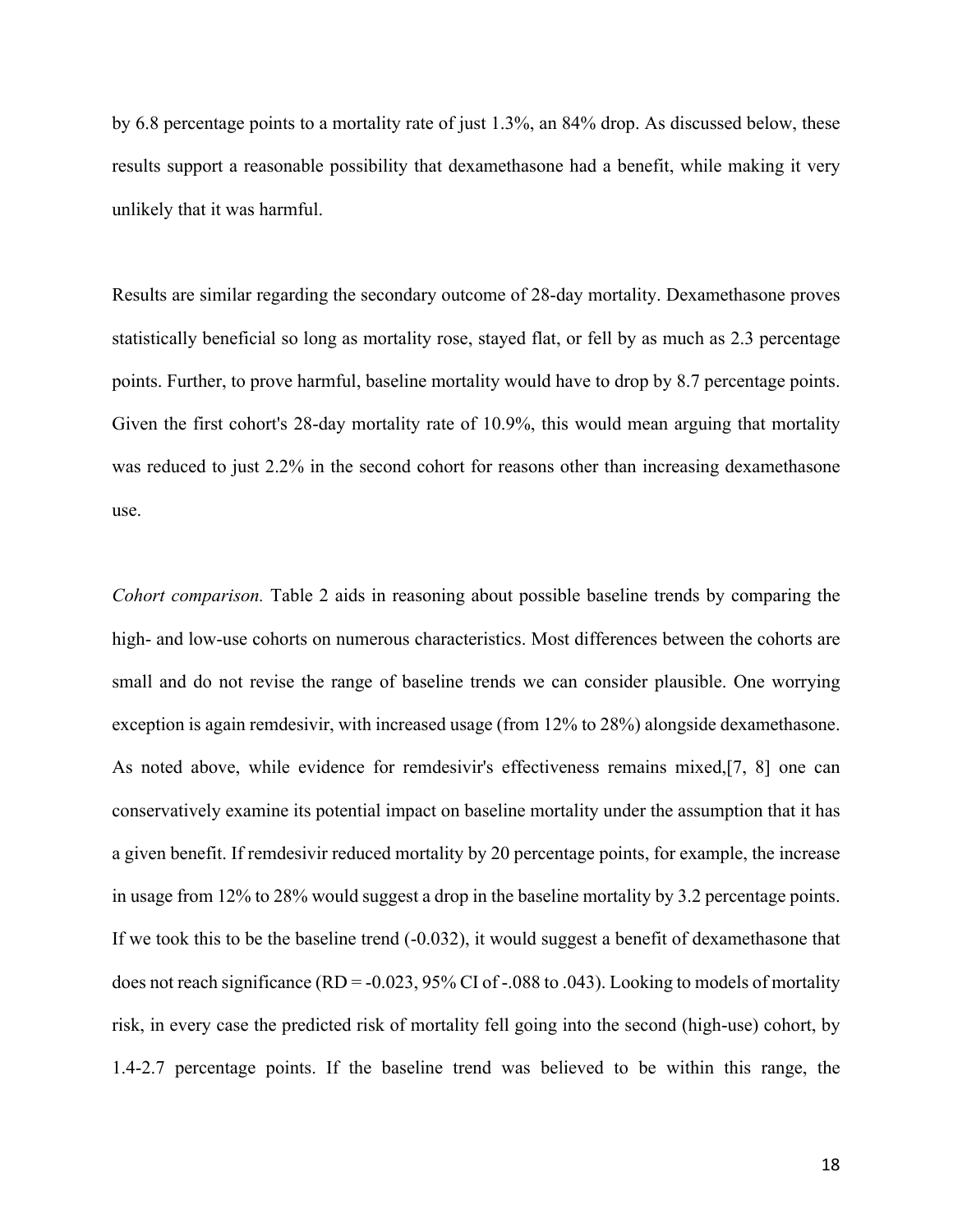corresponding effect estimates for dexamethasone would range from a significant beneficial RD of -0.067 to a non-significant beneficial RD of -0.035. In summary, dexamethasone could very plausibly have had either a beneficial or a null effect, while we can nearly rule out that it had a harmful one.

|                                        | Cohort means: |          |
|----------------------------------------|---------------|----------|
| A. Characteristics                     | Low-use       | High-use |
| Age (years)                            | 55            | 56       |
| Over 65 years old (%)                  | 32%           | 33%      |
| Female (%)                             | 47%           | 46%      |
| Hispanic ethnicity                     | 50%           | 49%      |
| Weight (lb)                            | 187           | 187      |
| BMI $(kg/m^2)$                         | 32            | 32       |
| Admitted from skilled nursing facility | 8%            | 9%       |
| Admitted from non-healthcare facility  | 76%           | 74%      |
| C-reactive protein $(mg/L)$            | 109           | 108      |
| White blood cell count (per mcL)       | 8.79          | 8.63     |
| Ferritin $(\mu g/L)$                   | 596           | 601      |
| Procalcitonin (ng/mL)                  | 1.08          | 1.11     |
| Intensive Care Unit in first 24 hours  | 14%           | 15%      |
| <b>B.</b> Other treatments             | High-use      | Low-use  |
| Remdesivir                             | 3%            | $1\%$    |
| Tocilizumab                            | 12%           | 28%      |
| Convalescent plasma                    | 3%            | 2%       |
| Proning                                | 22%           | 21%      |
| Dexamethasone                          | 3%            | $1\%$    |
| Methylprednisolone                     | 7%            | 3%       |
| Prednisone                             | 2%            | $0\%$    |
| Hydrocortisone                         | 4%            | 2%       |
| Nitazoxanide                           | 0%            | 0%       |
| C. Modeled 14-day mortality risk       | High-use      | Low-use  |
| Linear model (pre-treatment)           | 7.0%          | 5.0%     |
| Linear model (all)                     | 7.3%          | 4.6%     |
| Kernel-regularized least squares       | 6.4%          | 5.0%     |
| model (pre-treatment)                  |               |          |
| Kernel-regularized least squares       | 6.8%          | 4.4%     |
| model (all)                            |               |          |

**Table 2**: Comparison of dexamethasone cohorts

*Note.* Comparison of cohorts with low (earlier) or high (later) use of dexamethasone, considering (A) various patient characteristics, (B) other treatments received, and (C) model-estimated risk of 14-day mortality. Lab measures (C-reactive protein, white blood cell count, ferritin, procalcitonin) refer to the first measurement taken.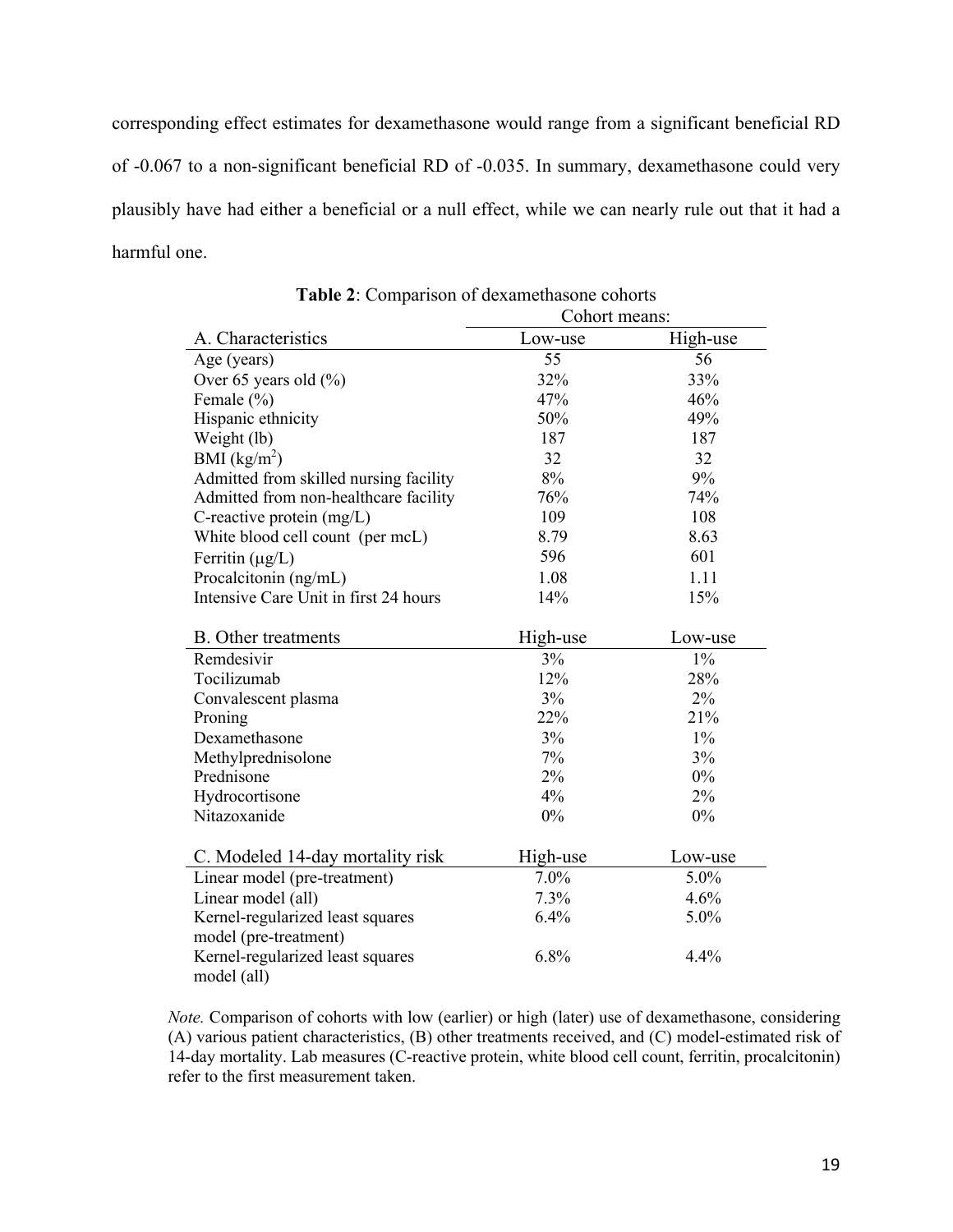## **INTERPRETATION**

Our study shows what can be inferred about the effects of hydroxychloroquine and dexamethasone use on mortality among patients hospitalized with COVID-19 using only electronic health records outside of randomized trials by explicitly linking assumptions regarding baseline trends in mortality to conclusions we can reach about a therapy's effect on mortality. Several considerations aid in gauging what baseline trends are (im)plausible or (im)probable, and hence the conclusions that can be supported. Studies of overall mortality in other populations show substantial decreases over time. For example in a national cohort study, large decreases in mortality were seen in mid-April to May as compared to March among critical care patients in England after adjusting for changes in patient demographics.[10] Such results do not directly speak to the baseline trends expected in our analysis given (i) differences in the population, time period, outcomes, and (ii) that these reflect overall mortality inclusive of changes in treatments like dexamethasone, not the baseline mortality trends we require.

Nevertheless, there are numerous reasons to expect improvements in baseline mortality in our sample due to changes in other various treatment practices over time. Though the cohorts we compared had similar exposure to most therapies (Tables1 and 2), changes in treatment practice that remain unobserved to us could have led to improvements, such as delaying or avoiding invasive respiratory support and improved ventilator management. Given such possibilities, the reduced mortality that was seen in other settings, and the otherwise similar demographics and estimated mortality risk in these cohorts, we would judge small increases in baseline mortality to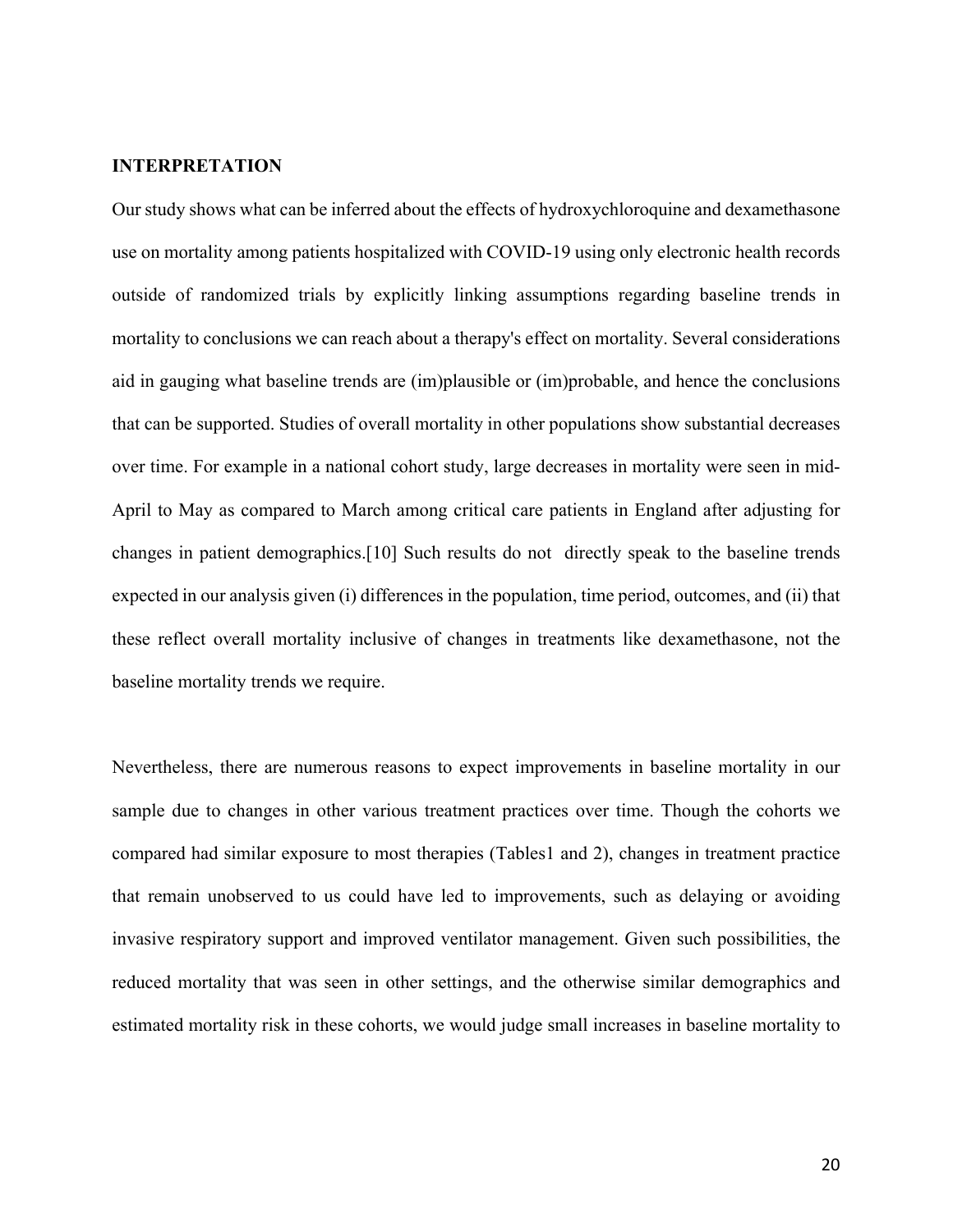be unexpected but possible, while we judge large increases in baseline mortality---say by 20% or more---to be extremely unlikely.

It is more difficult to say how large a drop in baseline mortality would be too large to be plausible. For many other, longer-running diseases, it might be reasonable to suggest baseline mortality would drop by no more than perhaps 5% over the course of a few months. Given COVID-19's novelty, however, a much more generous bound is required. Still, given information about treatment practices in this health system (where two of the authors are practicing physicians), we do not expect any otherwise undocumented highly effective treatment was initiated and widely used in this period. While we would argue that a 40% drop in baseline mortality can neither be ruled out nor defended with certainty, we regard a drop of 75% or more to be highly improbable.

In the case of hydroxychloroquine, the mortality rate decreased as hydroxychloroquine use decreased. The inference to be drawn from this depends on the baseline trend. For example, if mortality would have fallen even faster absent the drop in hydroxychloroquine usage, then the observed data would be consistent with a beneficial effect of hydroxychloroquine. Specifically, the SCQE results tell us that hydroxychloroquine was detectably beneficial (at the p<0.05 level) only if baseline mortality improved from the earlier to later cohort by 6.4 percentage points (55%). This is possible, but far from confidently defensible, and not supported by the modeled changes in mortality risk between these cohorts. Further, against the difficulty of defending a beneficial effect, one must consider the risk that hydroxychloroquine was harmful. The results tells us that if mortality worsened from one cohort to the next by even 0.3 percentage points, then hydroxychloroquine must have had a statistically significant harmful effect. These results are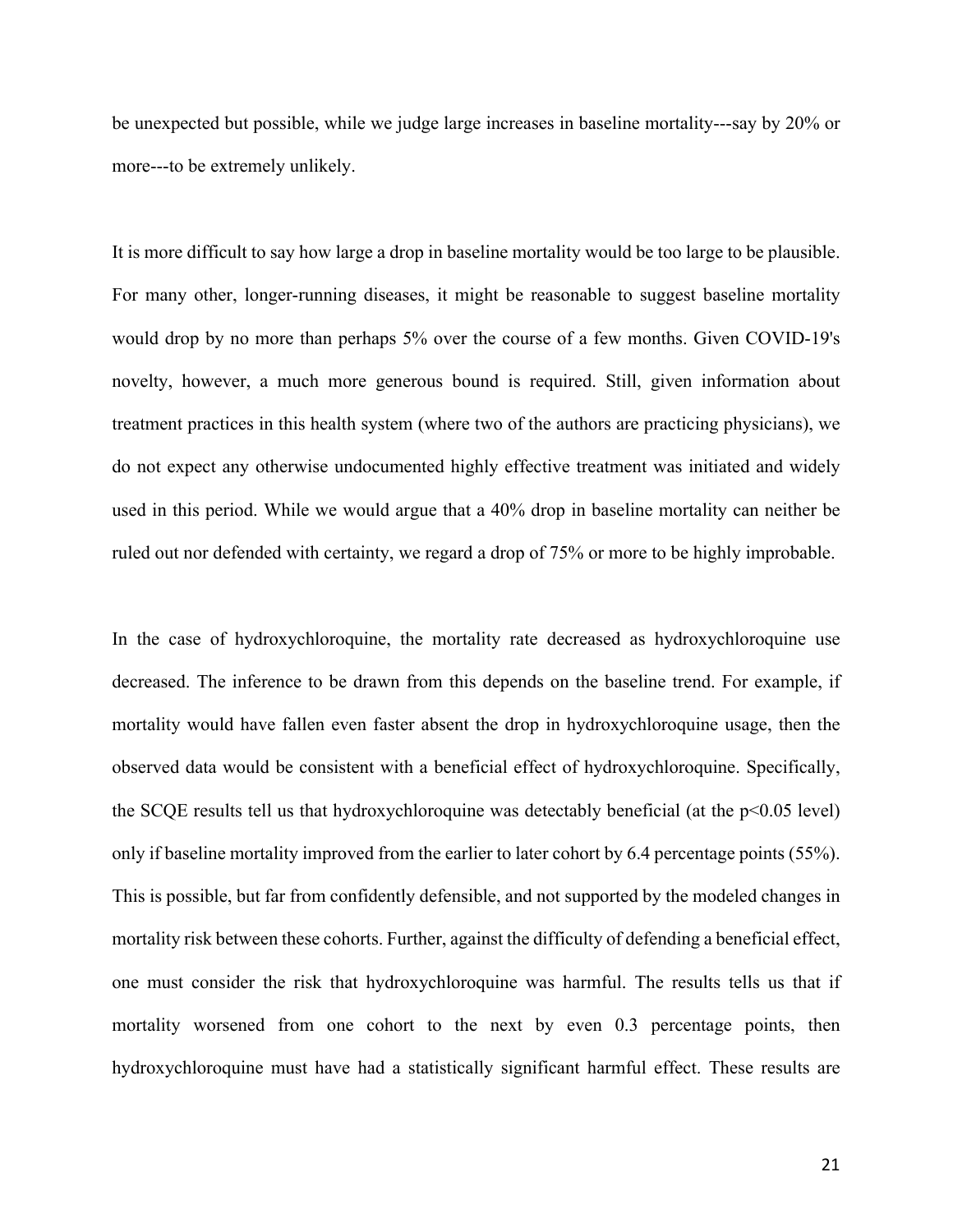consistent with evidence from randomized trials testing hydroxychloroquine for early treatment of mild COVID-19 in adults,[11] for reduced mortality among hospitalized patients,[12 13] or prophylactic protection against infection among exposed participants,[14] all of which concluded hydroxychloroquine had null or potentially harmful effects on their varied outcomes.

For dexamethasone, SCQE reveals that it was significantly beneficial if baseline mortality was increasing over time between cohorts, was unchanged, or fell by up to 22% (1.5 percentage points). Baseline trends falling in this range are certainly plausible, even probable. Consequently, we must conclude that dexamethasone could plausibly have had a beneficial effect in this sample. Regarding the risk of harm, the results are clear: statistically significant evidence of harm requires that baseline mortality improved between cohorts by at least 6.8 percentage points, leaving mortality at just 1.3% in the later cohort (an 84% improvement). We regard this as highly unlikely given the small differences between the cohorts and that no undocumented but highly effective treatment was likely to have been discovered and widely used in the second cohort. Our results are consistent with, though more reserved than, conclusions drawn from the CoDEX trial,[15] showing increased days alive without mechanical ventilation and the RECOVERY trial,[5] showing lower mortality for those under mechanical ventilation or with oxygen supplementation at randomization. Our results, however, speak to the plausible range of effects for patients given dexamethasone by choice, rather than those meeting eligibility requirements for such trials.

#### **Limitations**

The central limitation of this study and approach is also its strength: it avoids providing a narrow estimate as its claim, because it avoids relying on a narrow assumption that is unlikely to be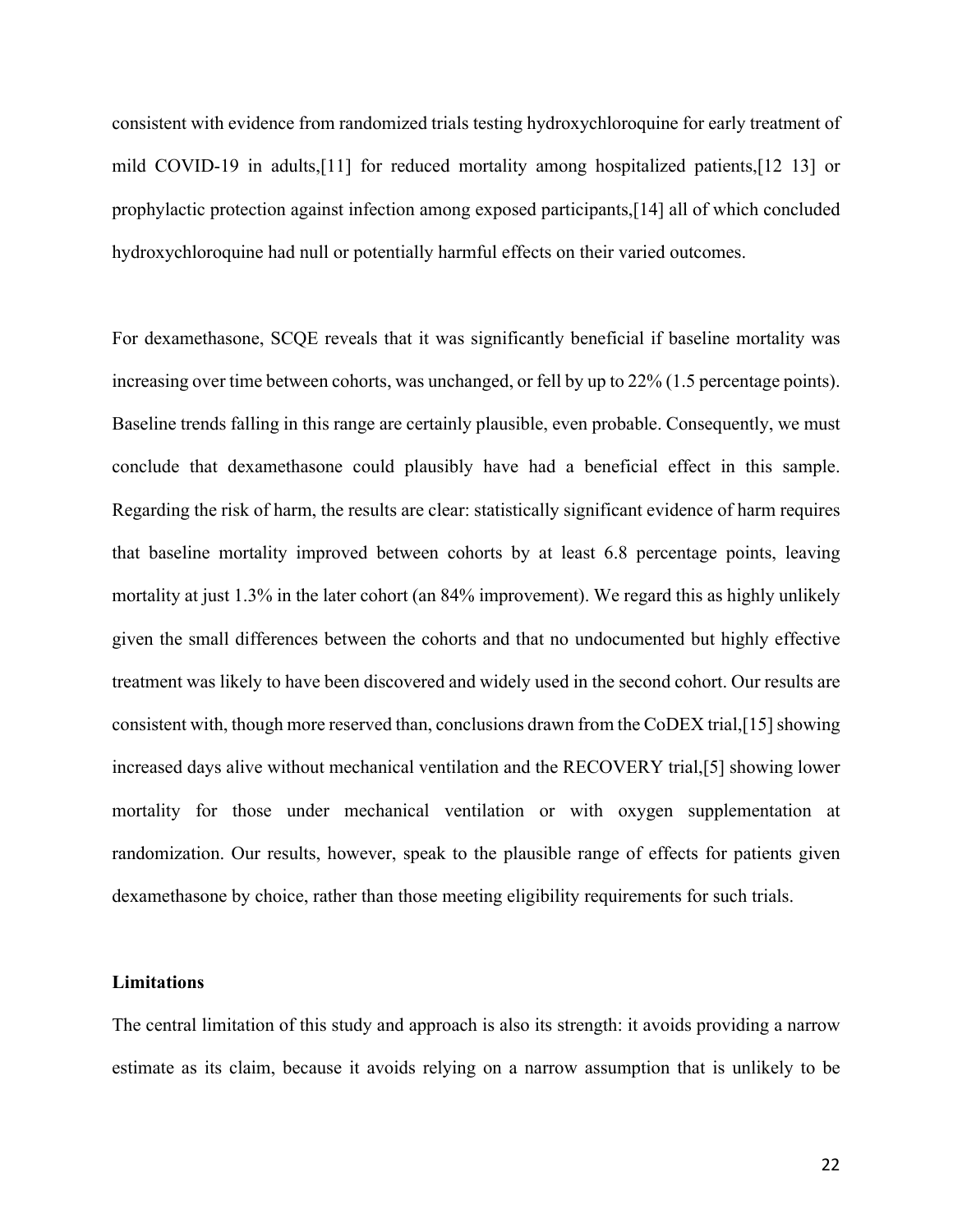defensible. This may remain unsatisfying for readers accustomed to more specific claims. However, it must be remembered that the apparent specificity of estimates made by conventional (covariate adjustment) approaches reflects only the greater faith they place in a narrow assumption (i.e. exactly zero confounding), not better information. By concealing their dependency on fallible assumptions, such approaches risk generating over-confidence in unsupported conclusions. The SCQE approach serves to communicate what can (not) be claimed subject to an easily understood assumption, leaving the reader to argue positively for the assumptions that would be required to reach a conclusion and illustrating the limits of our knowledge.

Another limitation, specific to this study, regards sample size. While the sample is larger than those in some randomized trials, and more than sufficient for SCQE mechanically, the estimated effect must be relatively large (roughly 10 percentage points or more) for the 95% confidence interval to exclude zero. This in turn means that our conclusions will be less decisive over a given plausible range of baseline trends than they may have been with similar estimates but a larger sample.

Finally, in both studies, the cohorts we defined were largely similar in their composition and exposure to other treatments, which is not necessary but improves our ability to reason about plausible bounds on the baseline mortality difference between cohorts. That said, differences in the use of remdesivir remain non-trivial in both cases, with convalescent plasma use also changing in the hydroxychloroquine study. We have discussed the degree to which these could influence the baseline mortality difference, and what this means for our estimates. Still, the existence of these changes is a nuisance, widening the plausible range of estimates. A promising option suitable in some contexts for future research would be a version of the SCQE in which hospitals plan to make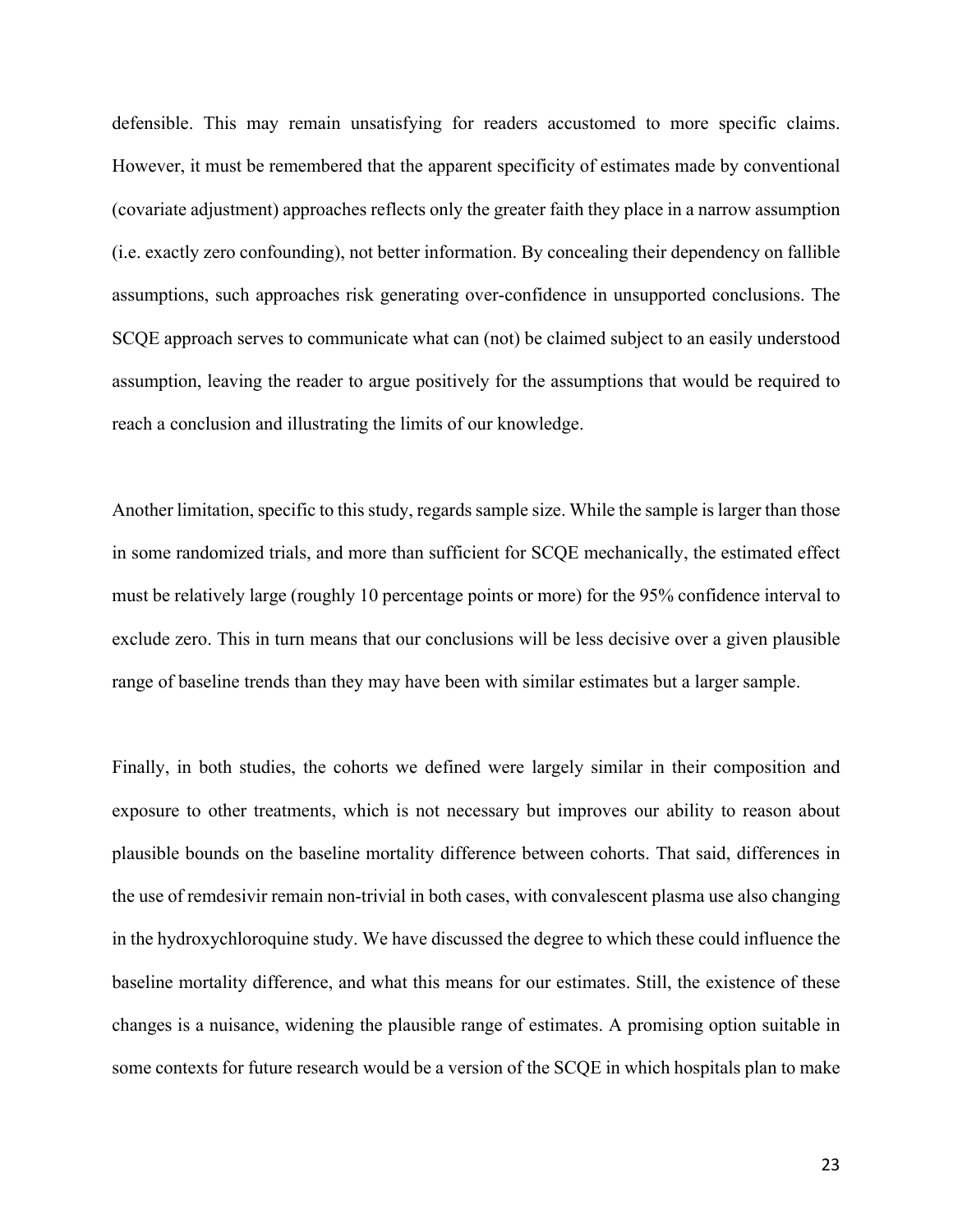a new treatment available, again by choice rather than as part of an RCT, while intentionally limiting other changes in practice or patient composition over a period around this transition. To the degree this is feasible, it would buoy arguments for baseline trends of smaller magnitude, resulting in a narrower range of plausible effect estimates while preserving the ability to offer patients and providers choice in treatment.

#### **Conclusions**

Our results are largely consistent with those of existing trials on hydroxychloroquine and dexamethasone, despite examining outcomes for patients outside of randomized trials using only electronic health records. This study provides not only corroborative evidence from other populations regarding these treatments, but also a useful and accessible application of the SCQE that may aid in validating this approach and illustrating its potential for wider adoption.

Numerous opportunities remain to apply this approach to COVID-19 therapeutics in development, including convalescent plasma, monoclonal antibodies, and additional antivirals and antiinflammatory agents currently being used experimentally. At a time when ongoing randomized trials often coexist with parallel access to experimental therapies under expanded access provisions, the reduced uptake of randomized trials may additionally increase the importance of methodological frameworks such as SCQE to evaluate observational data.

We endorse the argument that even---or especially---in moments of urgency such as a pandemic, every effort should be made to launch and complete coordinated, well-designed randomized trials.[16] Nevertheless, there remains an important role for credible observational studies that

24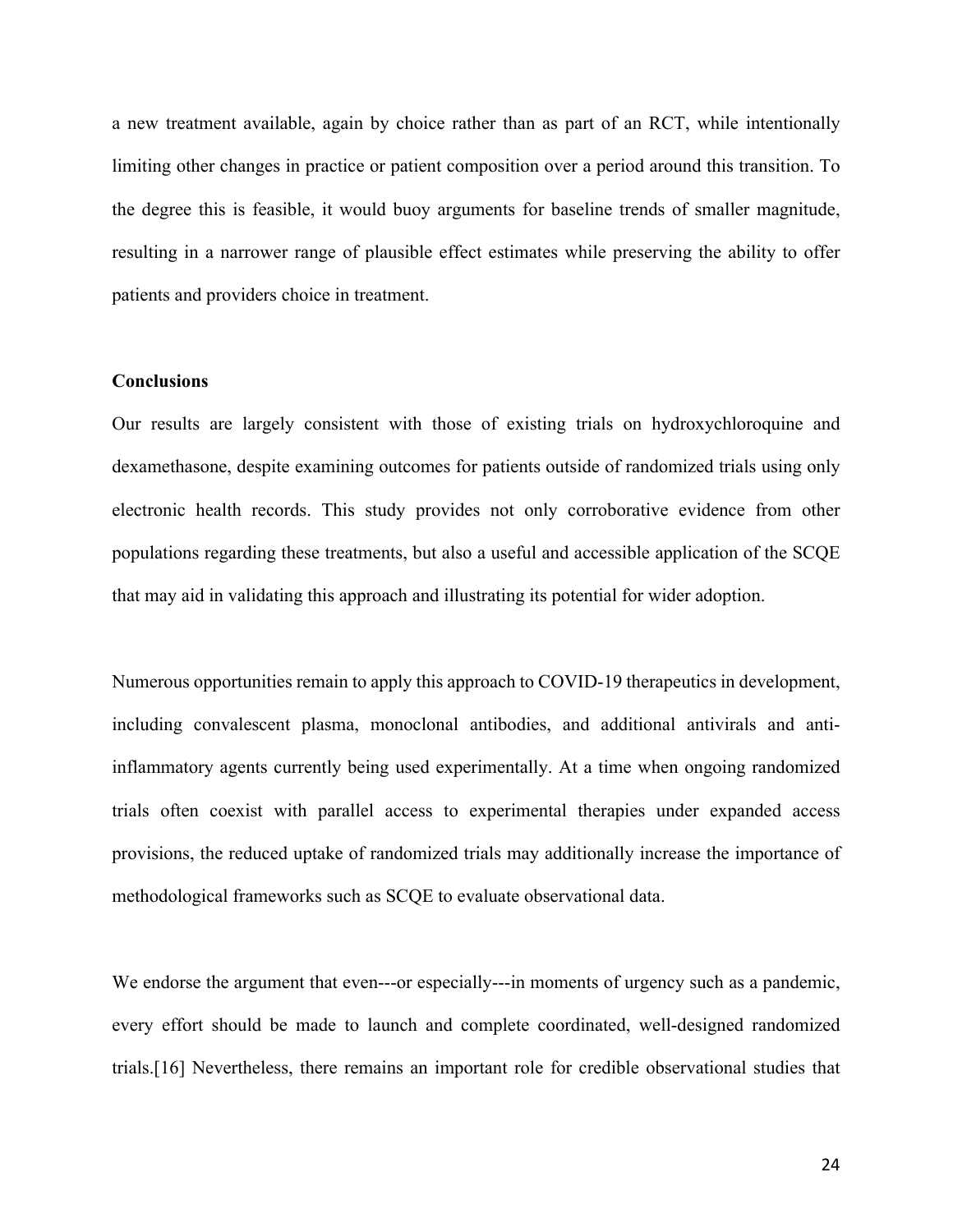avoid risks of producing misleadingly confident results built on fragile assumptions. As observational studies are likely to remain part of the research landscape, SCQE can offer a rigorous way to understand what can (and cannot) be safely determined based on patient experiences with non-randomized treatments. SCQE estimates may be particularly useful prior to the availability of data from randomized trials, or in domains such as quality-improvement studies in which randomized trials are not always performed. This approach can also complement randomized trials, as demonstrated here, by offering corroborating evidence and assessing efficacy in a population that will often differ from those enrolled in trials.

## **Acknowledgments**

## *Funding*

CH thanks the California Center for Population Research at UCLA (CCPR) for support. CCPR receives population research infrastructure funding (P2C-HD041022) from the Eunice Kennedy Shriver National Institute of Child Health and Human Development (NICHD). KE was partially supported by National Institute on Aging (NIA) grant R01AG054366-05. KE and BM were partially supported by NIH/NCATS Colorado CTSA Grant Number UL1 TR002535. OAA was partially supported by the National Institutes of Health (NIH) National Center for Advancing Translational Sciences (NCATS) UCLA CTSI grant number UL1TR001881 and the UCLA David Geffen School of Medicine (DGSOM) – Broad Stem Cell Research Center (BSCRC) covid-19 Research Award OCRC #20-44. Contents are the authors' sole responsibility and do not represent official views of NIH or any other agency.

## *Authorship*

All named authors meet the International Committee of Medical Journal Editors (ICMJE) criteria for authorship for this article, take responsibility for the integrity of the work as a whole, and have given their approval for this version to be published.

### *Disclosures*

All authors declare that they have no conflicts of interest.

*Compliance with ethics guidelines*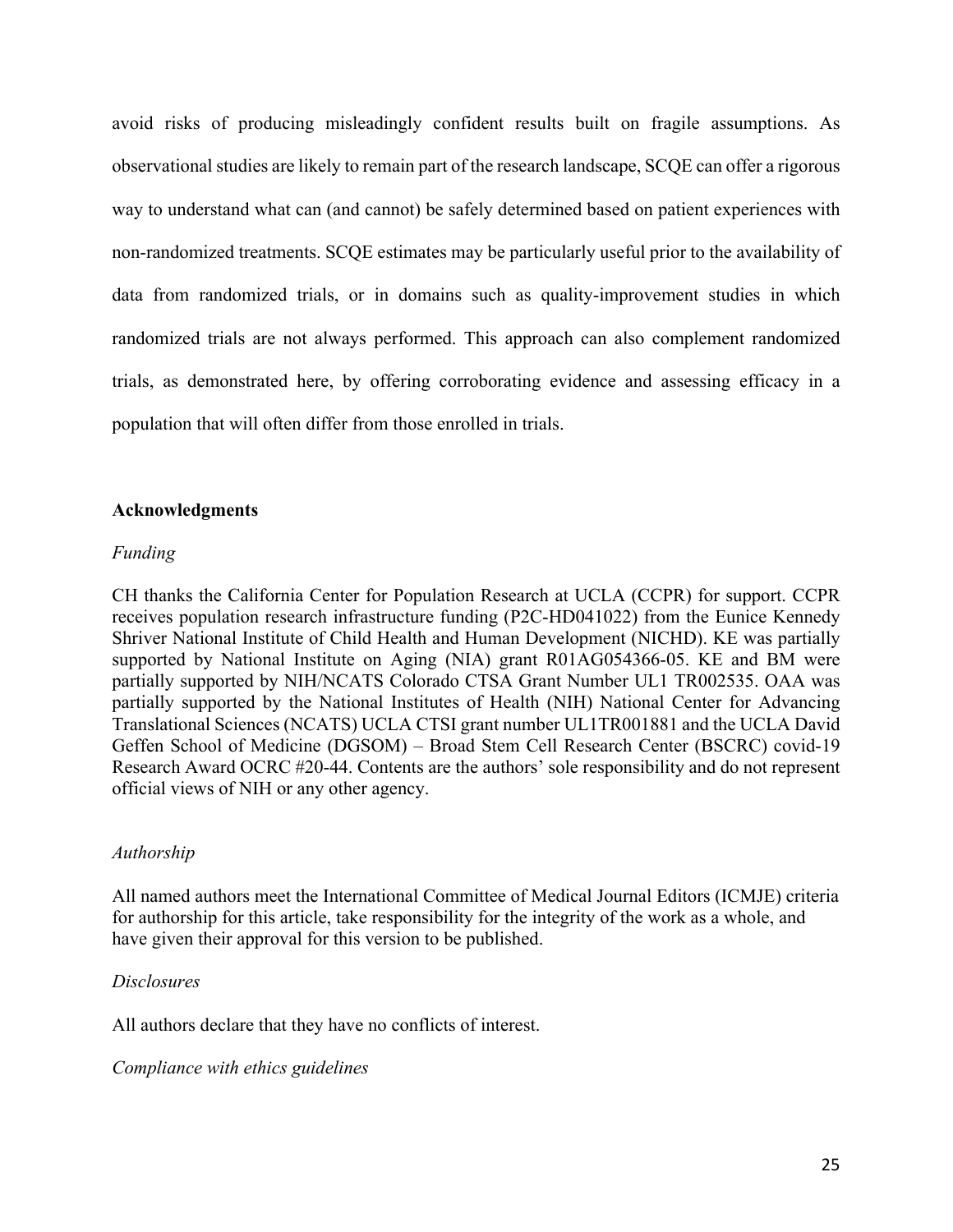This research utilized non-identifiable electronic health records and was approved by the UCLA IRB (#20-000981).

## *Data availability*

Upon publication, anonymized data sufficient for replication will be made publicly available for unrestricted use at as a repository at https://dataverse.harvard.edu (exact URL to be determined).

## **REFERENCES**

[1] Hazlett C. Estimating causal effects of new treatments despite self-selection: The case of experimental medical treatments. *J Causal Inference* 2019;7(1).

[2] Hazlett C, Maokola W, Wulf DA. Inference without randomization or ignorability: A sta-bility controlled quasi-experiment on the prevention of tuberculosis. *Stat Med* 2020;39:4169–4186.

[3] Neyman JS. On the application of probability theory to agricultural experiments. Essay on principles. Section 9. Translated and edited by DM Dabrowska and TP speed. *Statistical Science* (1990), 5, 465-480. *Ann Agric Sci* 1923;10:1–51.

[4] Rubin DB. Estimating causal effects of treatments in randomized and nonrandomized studies. *J Educ Psychol* 1974;66(5):688.

[5] RECOVERY Collaborative Group. Dexamethasone in hospitalized patients with Covid-19 preliminary report. *N Engl J Med* 2020;Jul.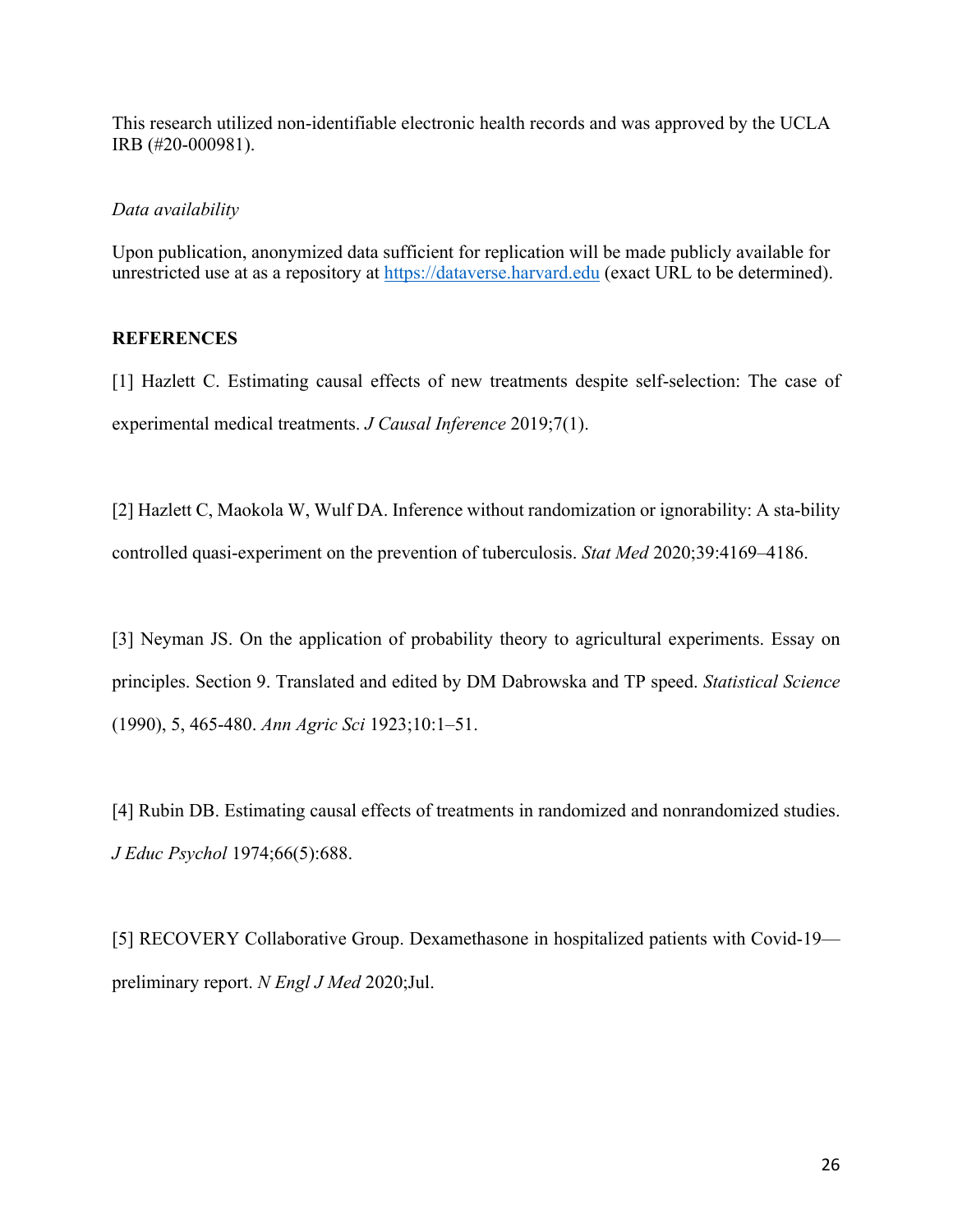[6] Landsiedel K, Pinkelman C, Wulf A, Hazlett C. scqe: An R package for the stability-controlled quasi-experiment; 2020. Available from: https://github.com/chadhazlett/scqe.

[7] Beigel JH, Tomashek KM, Dodd LE, Mehta AK, Zingman BS, Kalil AC, et al. Remdesivirfor the treatment of Covid-19. *N Engl J Med* 2020;May 22.

[8] WHO Solidarity Trial Consortium. "Repurposed antiviral drugs for Covid-19—interim WHO solidarity trial results." *New England journal of medicine* 384.6 (2021): 497-511.

[9] Hainmueller J, Hazlett C. Kernel regularized least squares: Reducing misspecification bias with a flexible and interpretable machine learning approach. *Polit Anal* 2014;143–168.

[10] Dennis J, McGovern A, Vollmer S, Mateen BA. Improving COVID-19 critical care mortality over time in England: A national cohort study, March to June 2020. *MedRxiv* 2020.

[11] Mitjà O, Corbacho-Monné M, Ubals M, Tebe C, Peñafiel J, Tobias A, et al. Hydroxychloroquine for early treatment of adults with mild Covid-19: a randomized-controlled trial. *Clinical Infectious Diseases* 2020.

[12] The RECOVERY Collaborative Group. Effect of hydroxychloroquine in hospitalized patients with Covid-19. *N Engl J Med* 2020;383:2030-40.